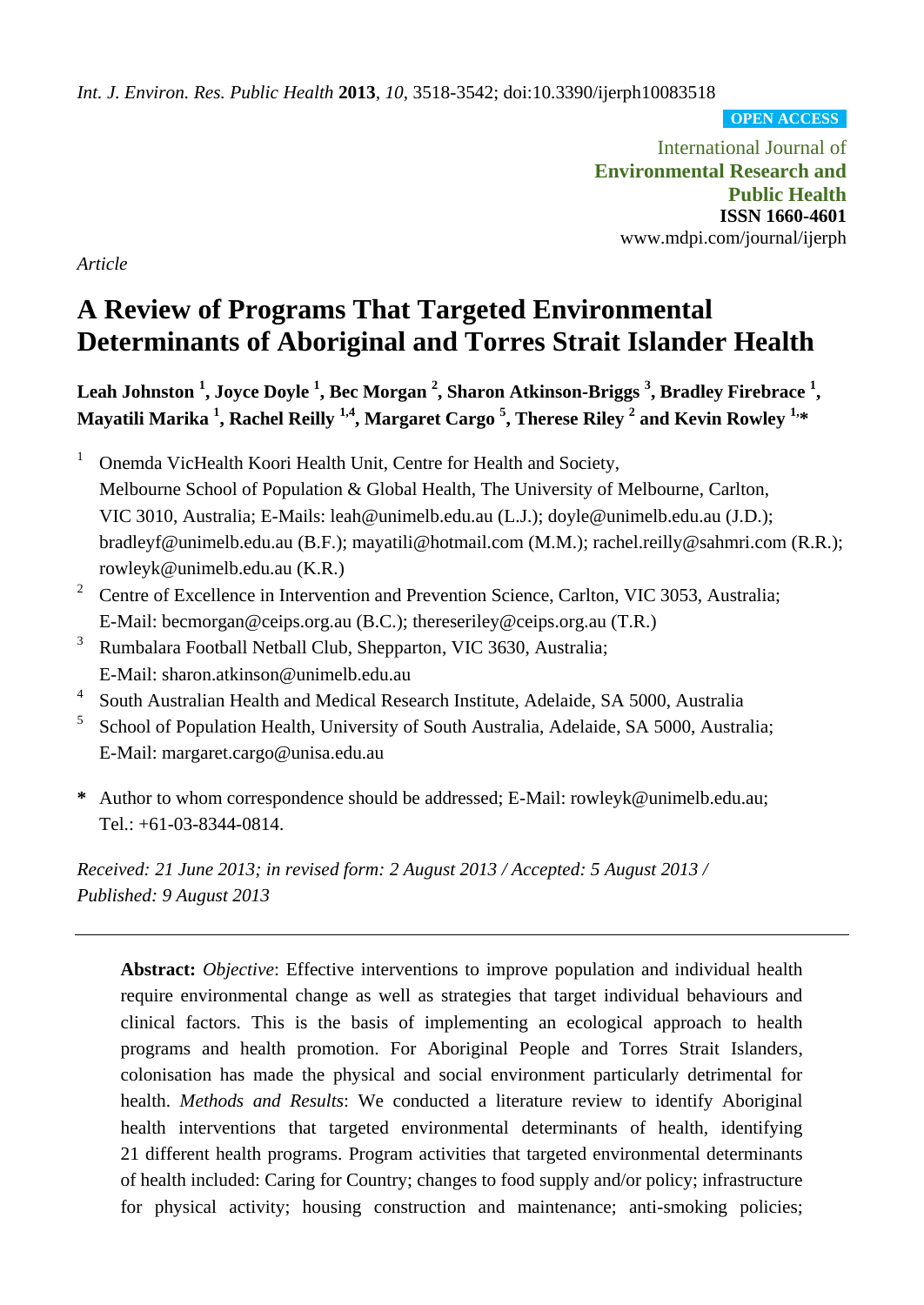increased workforce capacity; continuous quality improvement of clinical systems; petrol substitution; and income management. Targets were categorised according to Miller's Living Systems Theory. Researchers using an Indigenous community based perspective more often identified interpersonal and community-level targets than were identified using a Western academic perspective. *Conclusions*: Although there are relatively few papers describing interventions that target environmental determinants of health, many of these addressed such determinants at multiple levels, consistent to some degree with an ecological approach. Interpretation of program targets sometimes differed between academic and community-based perspectives, and was limited by the type of data reported in the journal articles, highlighting the need for local Indigenous knowledge for accurate program evaluation. Implications: While an ecological approach to Indigenous health is increasingly evident in the health research literature, the design and evaluation of such programs requires a wide breadth of expertise, including local Indigenous knowledge.

**Keywords:** indigenous health; environmental determinants; evaluation

## **1. Introduction**

The environment in which individuals and populations live exerts a powerful effect on their health. For Aboriginal People and Torres Strait Islanders, colonisation has made the physical and social environment particularly detrimental. Effective interventions to improve population and individual health outcomes require environmental change as well as strategies that target individual behaviours and clinical factors. This is the basis of implementing a social ecological approach to health programs and health promotion [1]. Interventions following an ecological approach emphasise the relationship between people and the physical and social systems within which they live, including their social networks, organisations, communities, societies and public policies. According to ecological theory, projects that intervene at many levels offer greater potential for promoting health effectively than do those with a single focus [2–4]. Ecological analysis seeks to explain the complexity of health programs and the reciprocal determinism between environment and health behaviour, by drawing on core principles of Miller's "Living Systems Theory" [3,5,6].

An ecological approach is implicit in the National Aboriginal Health Strategy definition of health [7] and environmental influences on Aboriginal health are increasingly considered in jurisdictional and research reports [8–10]. Furthermore, a guiding principle of the current National Strategic Framework for Aboriginal and Torres Strait Islander Health 2003–2013 is that Governments adopt a holistic approach "recognising that the improvement of Aboriginal and Torres Strait Islander health status must include attention to physical, spiritual, cultural, emotional and social well-being, community capacity and governance" [11]. It also allows Aboriginal health programs to be placed in a human rights framework in addition to a clinical one [12,13]. As Indigenous priorities and worldviews become increasingly incorporated into research and evaluation, for example through the application of the National Health and Medical Research Council (NHMRC) criteria for Indigenous health research [14], and as an ecological approach to health promotion gains acceptance [15], more and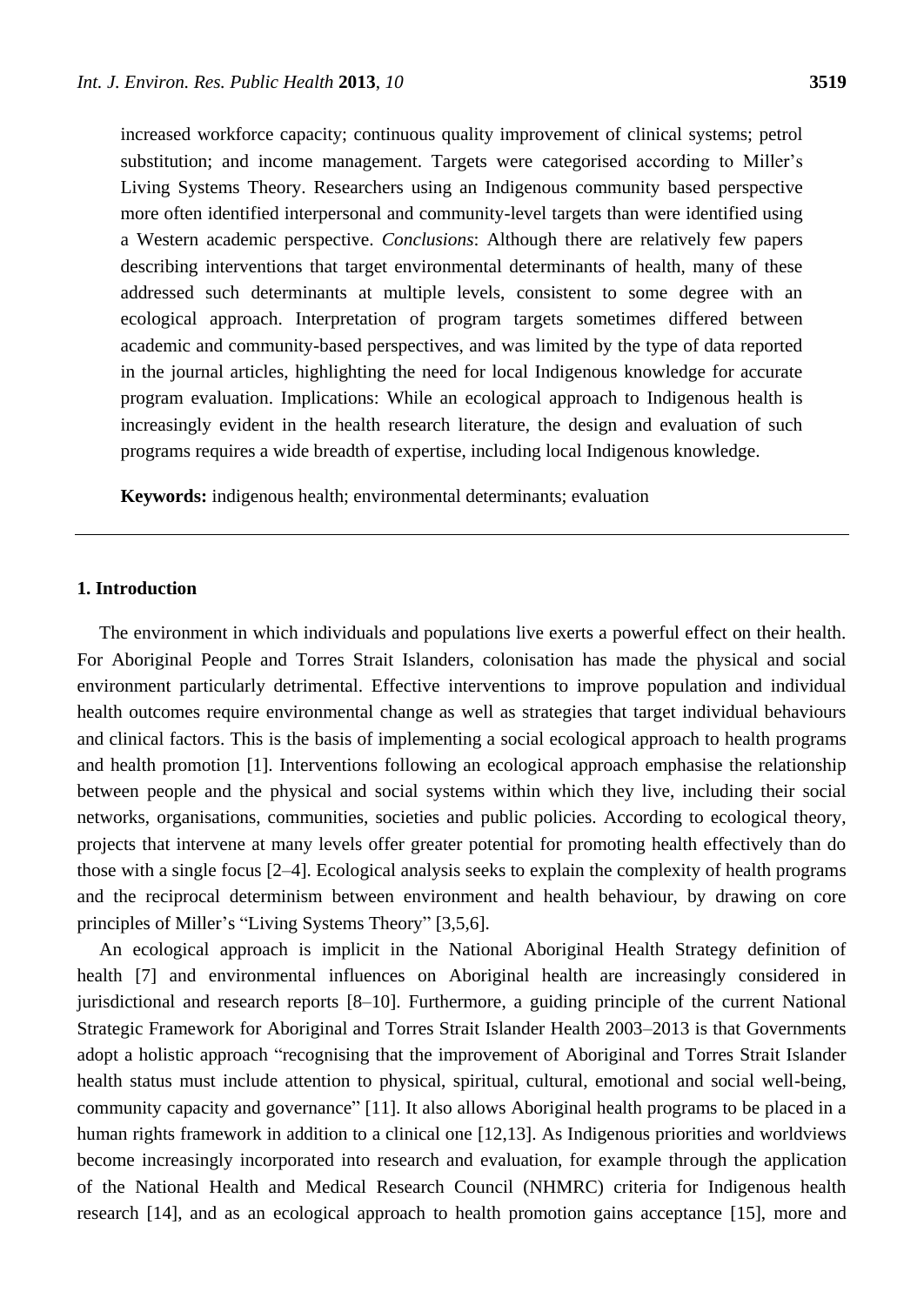different types of health program targets, including environmental determinants, may become apparent in program design and reporting.

With this in mind, we reviewed the Aboriginal health literature to identify reports of programs that have targeted environmental determinants to date, and sought to characterise the various levels at which they operate. Given potential differences in Western and Indigenous worldviews of the purpose and aims of health programs, we present interpretations of the program targets from both perspectives.

### **2. Methods**

### *2.1. Literature Search*

We searched for relevant peer-reviewed journal articles (the evidence generally considered to be the most scientifically rigorous) through PubMed. Key words included (Indig OR Aborig**\***) AND (Intervention OR ecological OR environment) AND Australia**\***. Once we gathered papers that related to certain key areas, and after discussions with colleagues working in the field of Aboriginal and Torres Strait Islander health, we then searched using additional key word criteria for specific program types: tobacco; petrol sniffing; housing; school canteen; skin; financial; prison; diabetes; racism; hygiene; and natural resource management. Further searches of University of Melbourne Library, Indigenous Health InfoNet, and World Wide Web search engines including Google and Live Search did not reveal any further relevant reports. For inclusion in this review, the types of programs were restricted to those that directly targeted one or more environmental (as opposed to exclusively individual or client-level) determinants. The parameters for defining an environmental intervention were set around what was directly affected, or intended to be affected, in terms of physical, political, social and cultural factors. As Richard *et al.* state, "In addition to intrapersonal determinants of behaviors, the ecological approach... emphasises various facets of persons" environments: social networks, organizations, communities and public policies" [3]. Programs that targeted only individual-level factors, e.g., drug trials, health education *etc*. were excluded, as were those that targeted the interpersonal environment but not higher levels of the built, social or political environment (see *Identifying and Characterizing Program Targets section*). Education and training programs specifically targeting organisational capacity or processes were considered to have environmental targets for the purpose of this review, as were programs where people were moved to an alternative environment (usually Homelands). The search strategy identified 810 journal articles, of which 780 were excluded because they were not focused on Indigenous Australians, did not describe interventions, or did not include environmental determinants as a program target. In recognition of the importance of connection to Country as a determinant of Indigenous health, and in response to peer review, we have included several articles from the natural resource management literature that describe Caring for Country programs. These articles were sourced from Google Scholar in order to further illustrate those related activities described in the health research literature. They do not represent a comprehensive review of the natural resource management literature as this was outside the scope of the present work. However we noted a degree of data saturation with respect to the activities reported as part of Caring for Country.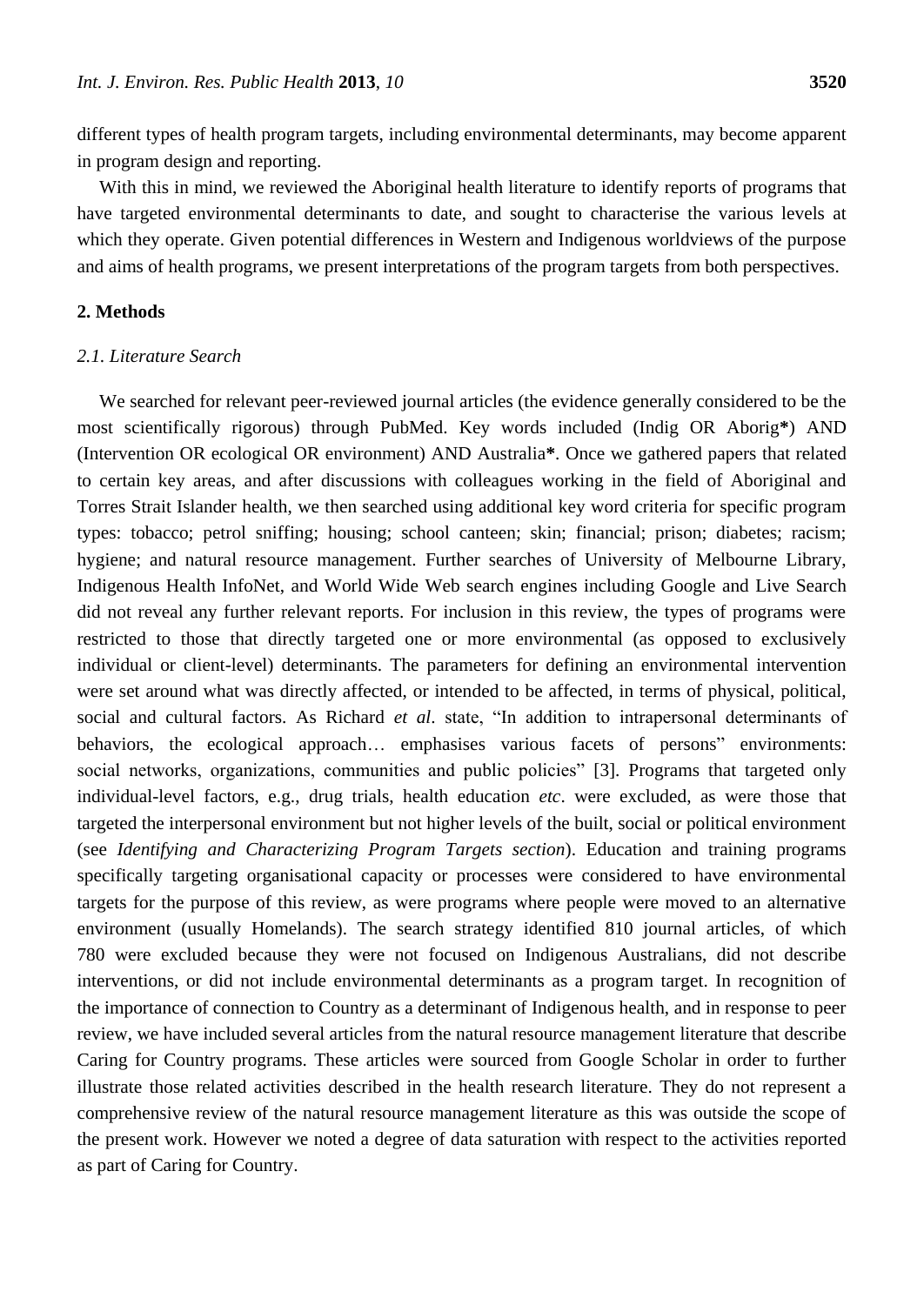#### *2.2. Identifying and Characterising Program Targets*

Articles were reviewed for specific program activities which targeted environmental determinants of health. For characterising program targets, we referred to Miller's Living Systems theory which defines levels at which programs can operate: individual, interpersonal, organisational, (Aboriginal and Torres Strait Islander) community, society (in the current context, the broader Australian society) and supranational (two or more countries; Figure 1) [16].

Figure 1. The levels of Miller's Living Systems theory adapted for ecological analysis. Diagram adapted from Richard *et al*. [3].



Coding schemes based on this theory have previously been developed as a way of characterising interventions [3,17,18]. However, using Miller's Living Systems Theory as a framework for modelling public health activity assumes a degree of integration between the levels within a single society. This assumption is not entirely accurate in the context of a colonised and resisting Aboriginal society that in some (but not all) respects operates in parallel with mainstream Australian society rather than entirely within it. There are complex interactions between these two societies at all levels. All levels of mainstream society, from the individual level up, influence Aboriginal people's health including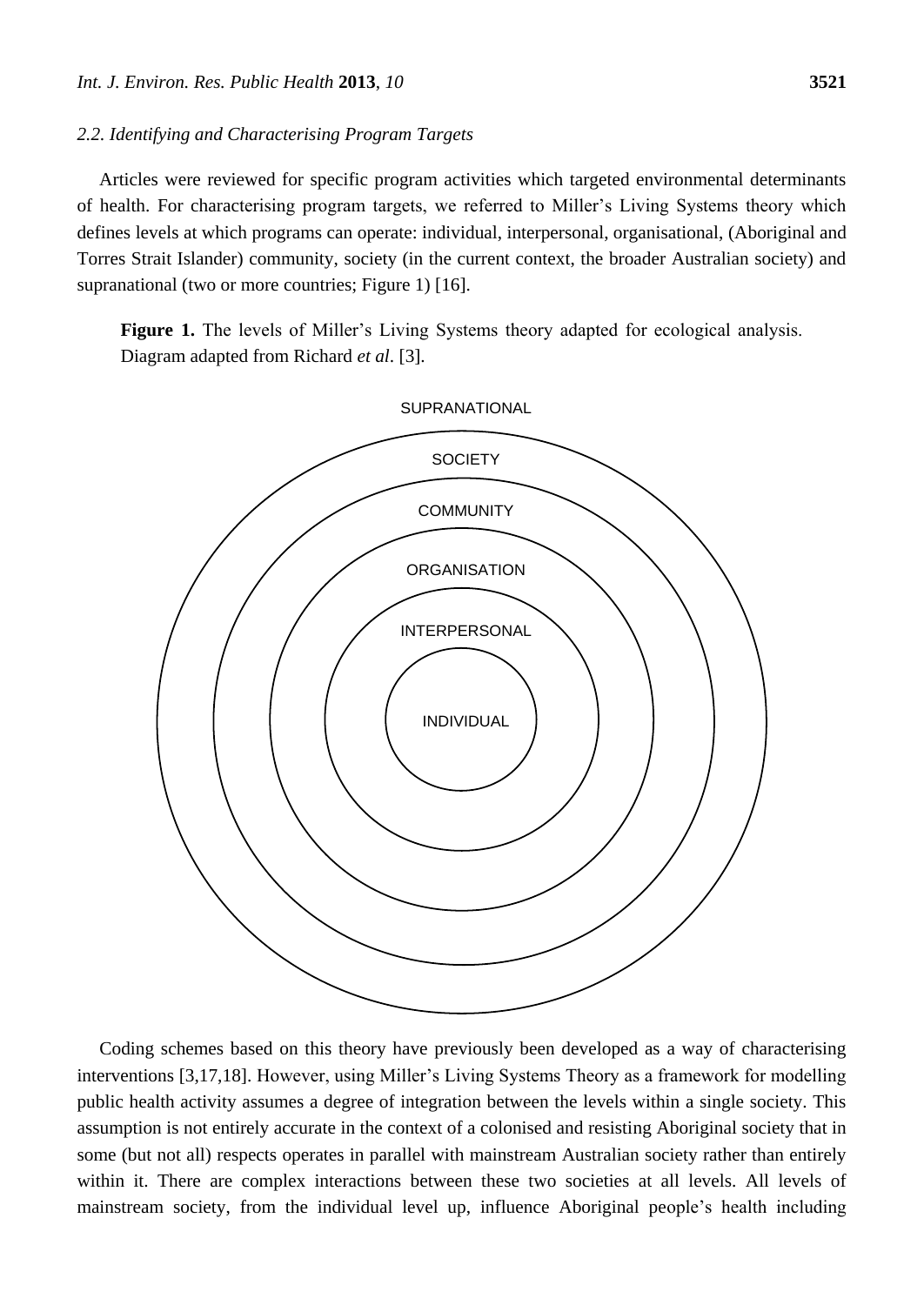through interpersonal and structural racism. Hence, from an Aboriginal standpoint, influencing mainstream society at all levels is a legitimate and necessary strategy for any efforts to improve Aboriginal wellbeing. For this reason, for simplicity, and in order to focus on the nature of Aboriginal community-based health programs, we have elected to define "society" as meaning anything outside the Aboriginal community. This means that not only political players at the national or supranational level constitute societal-level targets, but so too do any mainstream organisations (such as liquor outlets) that are the target of Aboriginal programs/activism. For this reason also we have avoided the use of the ―political‖ category to describe targets at the societal level as used by Richard *et al*. [3,17] and by Kok *et al*. [18]. It is not clear that these coding systems were designed for the current context and this may be a limitation of the current review. However, for the purpose of indicating the breadth and complexity of the published health programs, and for providing a snapshot of the degree to which they address environmental targets, we believe it suffices. For the programs listed in Table 1, University-based researchers (L.J., B.M., K.R.) met and reached consensus, from a Western academic perspective, regarding the intended targets identified in each report. In addition, coding was performed using an Indigenous perspective by community-based researchers (J.D., B.F., S.A.-B., M.M.), most of whom also have University appointments and one of whom contributed coding specifically for the programs in and around Arnhemland, the researcher being from that region. This strategy was undertaken in recognition that Indigenous understandings of a program's targets and purpose may differ from Western viewpoints [19], and that Indigenous researchers provide a different cultural perspective and thus reframe the research process to one that is more consistent with Indigenous worldviews [20].

# **3. Results**

#### *3.1. Literature Review*

#### 3.1.1. Programs Identified in Peer-Reviewed Research Journals

The literature search identified an increasing number of health programs targeting environmental determinants over time. This trend was statistically significant ( $r = 0.542$ ,  $p = 0.002$ ). The earliest report identified was O'Dea's landmark 1984 study of the effects on diabetes of returning to Traditional Country [21]. There was not another report of programs targeting people's environment until the Minjilang program evaluation of 1994, after which the rate accelerated, with four reports appearing in 2008 and 2011. In all we found 21 different health programs (Table 1). In addition, three programs reported in the natural resource management literature are also included in Table 1. All but one program were in remote areas, mostly in the NT.

The programs identified had various aims. For the purpose of this paper these aims were categorised as: nutrition; physical activity; Caring for Country; preventing substance misuse; clinical management of chronic disease; health hardware; and social. Changes in these outcomes at an individual level were to be achieved by modifying one or more aspects of the environment in which those individuals lived. The types of environmental factors targeted included: policy; social connectedness; physical environment/infrastructure (including movement to Homelands/outstations); food supply; school curriculum; clinical practice and systems; and organisational capacity (Table 2).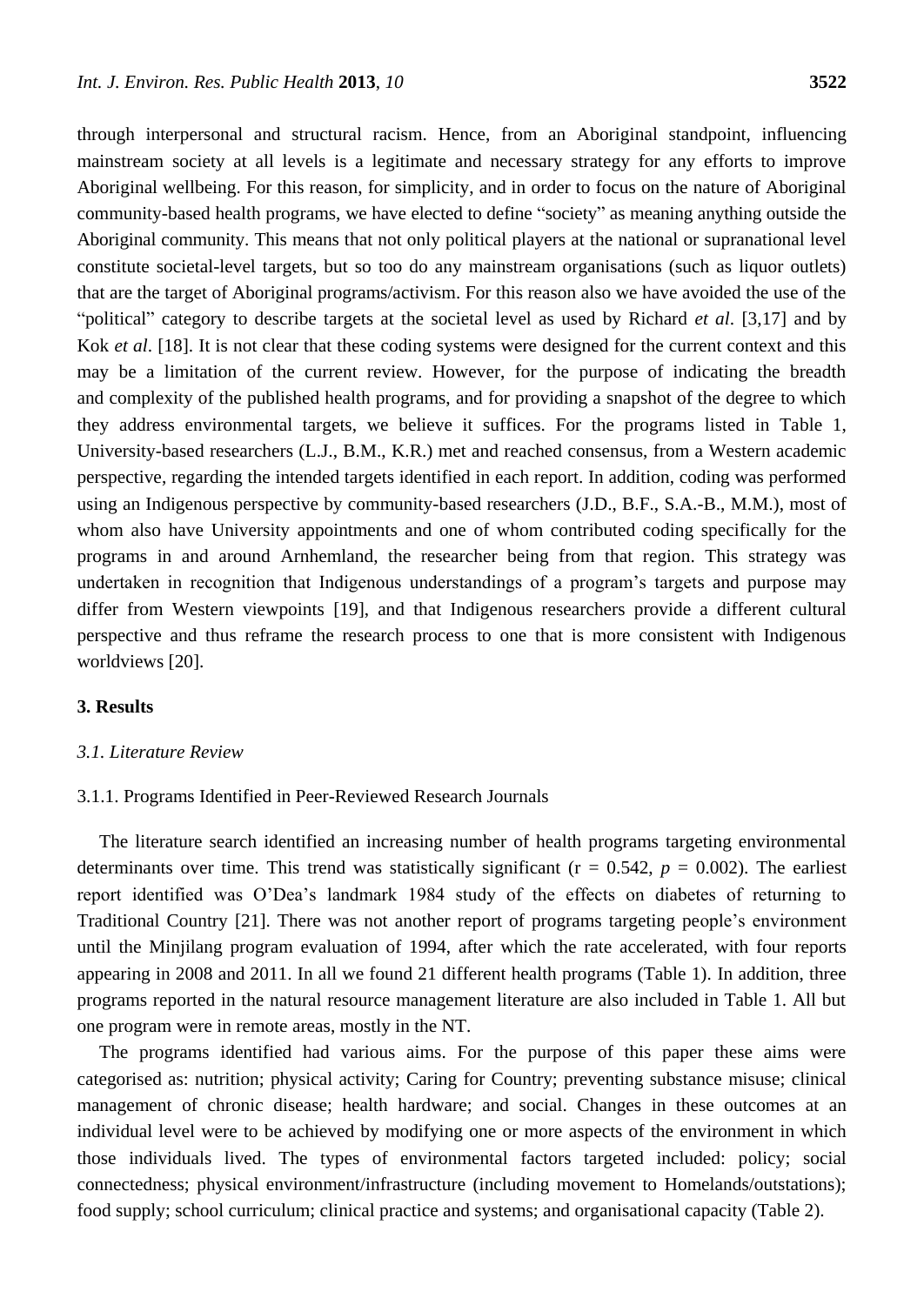# *Int. J. Environ. Res. Public Health* **2013**, *10* **3523**

**Table 1.** Program activities and targets. Targets are categorised into the following levels: IND: individual; INT: interpersonal; ORG: organisation; COM: community; SOC: Australian society (see Methods). Additional or alternative targets identified by community-based researchers are shown in bold *italics*.

| Program name                              | <b>Activity</b>                                  | <b>Targets</b>                  | <b>Target levels</b> |  |
|-------------------------------------------|--------------------------------------------------|---------------------------------|----------------------|--|
| Temporary Reversion to                    |                                                  |                                 |                      |  |
| <b>Traditional Lifestyle</b>              | • Returning to traditional lands                 | Community members               | IND, COM             |  |
| (Kimberley, WA,                           | • Hunting/Gathering                              | Community members               | IND, COM             |  |
| Australia) [21] 1984 *                    |                                                  |                                 |                      |  |
|                                           | • Provide and promote nutritious food in store   | Food supply                     | IND, ORG, INT, COM   |  |
|                                           | • Regular air charter to transport fresh produce | Food supply                     | ORG, COM             |  |
|                                           | • ALPA store nutrition policy **                 | Food supply                     | ORG, COM             |  |
|                                           | • Elders told traditional stories highlighting   | Community members               | IND, INT             |  |
| Minjilang Health<br>Program (Top End, NT, | overconsumption and greed and community          |                                 |                      |  |
| Australia) [22,23] 1994, 1995             | interpreted these as warnings about              |                                 |                      |  |
|                                           | overconsumption of fat and sugar.                |                                 |                      |  |
|                                           | • "Shelf-talkers" to highlight target foods      | Shoppers; store characteristics | IND, ORG, INT        |  |
|                                           | • Alcohol prohibition                            | Minjilang community             | COM, INT             |  |
|                                           | • Heart health screening program                 | Clinical systems                | ORG, IND, COM        |  |
| Eliminating petrol sniffing               | • Introduction of Avgas in Maningrida            | Fuel supply                     | ORG, COM             |  |
| (Arnhem Land, NT,                         | • Community support and governance               |                                 | <b>COM</b>           |  |
| Australia) [24] 1995                      | • Employment and skills-training programs        | Community capacity              | IND                  |  |
|                                           | • No packaged liquor sold before midday          | Hotel/Bottle shops              | ORG, SOC             |  |
|                                           | • Cask wine only sold between 4 pm and 6 pm      | Hotel/Bottle shops              | ORG, SOC             |  |
| <b>Halls Creek Alcohol</b>                | • One case of wine per person on any one day     | Customer                        | IND, COM             |  |
| Program (Halls Creek, WA,                 | • School education program                       | <b>Students</b>                 | IND, COM             |  |
| Australia) [25] 1998                      | • Introduction of CDEP                           | unemployed                      | IND, COM             |  |
|                                           | • Expanded TAFE services                         | <b>Education</b> system         | COM, SOC             |  |
|                                           | • Arts centre established                        | Community infrastructure        | COM                  |  |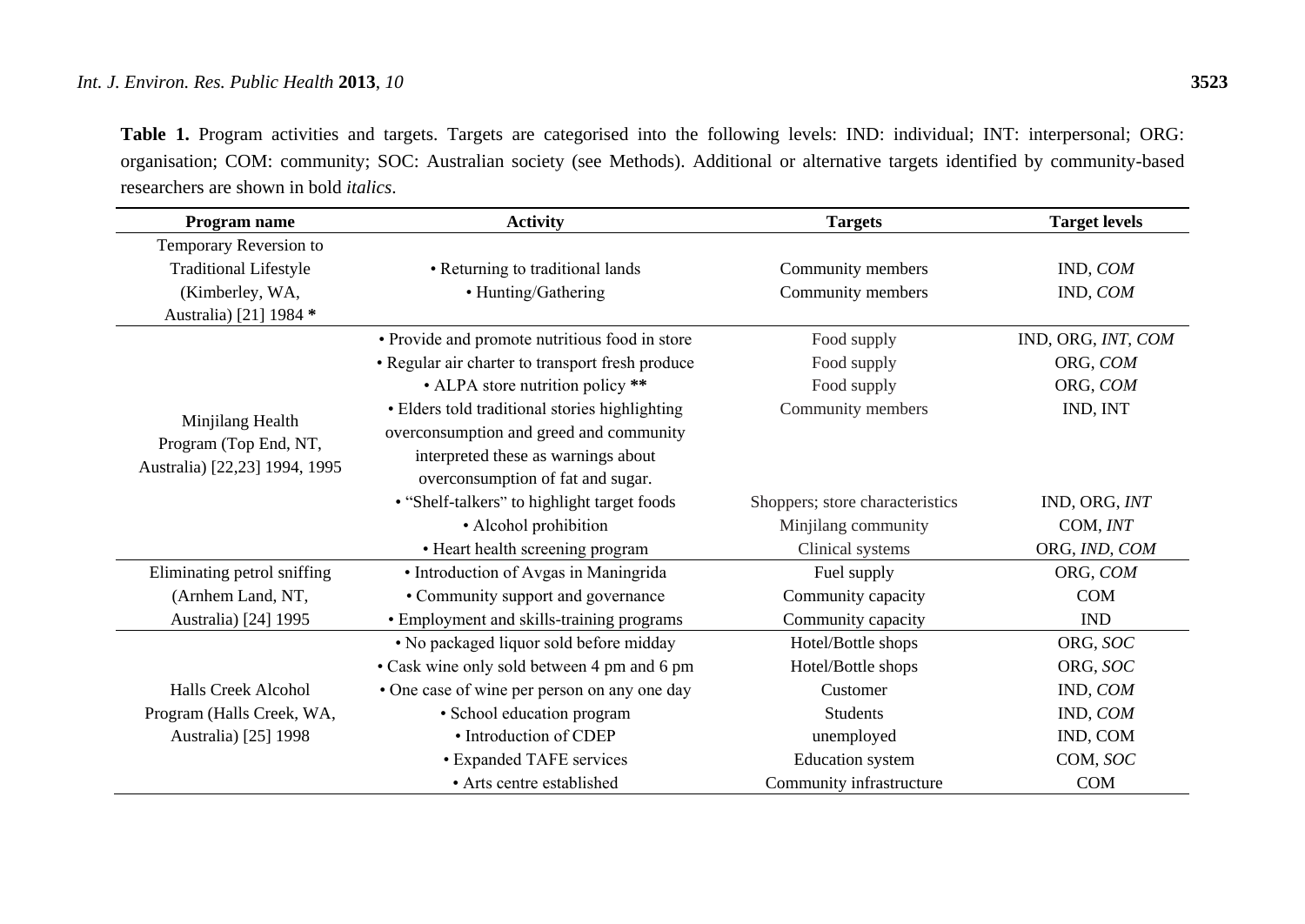# *Int. J. Environ. Res. Public Health* **2013**, *10* **3524**

| Program name                                                                     | <b>Activity</b>                                           | <b>Targets</b>                  | <b>Target levels</b> |  |
|----------------------------------------------------------------------------------|-----------------------------------------------------------|---------------------------------|----------------------|--|
|                                                                                  | · Store management policy changes                         | Food supply                     | <b>ORG</b>           |  |
|                                                                                  | • Formal and informal education sessions                  | Community members               | IND, INT             |  |
|                                                                                  | • Regular exercise groups                                 | Community members               | IND, INT             |  |
|                                                                                  | · Simple dietary advice                                   | Community members               | <b>IND</b>           |  |
|                                                                                  | • Sports festivals                                        | Community members & orgs        | IND, INT, ORG        |  |
|                                                                                  | • Art competitions and sporting festivals                 | Community members & orgs        | IND, INT, ORG        |  |
| Looma Healthy Lifestyle                                                          | • nonsmoking policy in public buildings                   | Public building space           | COM, IND             |  |
| (Kimberley, WA,                                                                  | • Store tours to identify healthy food choices.           | <b>Shoppers</b>                 | <b>IND</b>           |  |
| Australia) [26,27] 2000, 2001                                                    | • Hunting trips, sport, walking groups                    | Community members, teams/groups | IND, INT, COM        |  |
|                                                                                  | • Sport and recreational officer appointed                | Organisational capacity         | <b>ORG</b>           |  |
|                                                                                  | • Council set up office as a base for program             | Program infrastructure          | <b>ORG</b>           |  |
|                                                                                  | • Health education classes conducted by                   | <b>Students</b>                 | <b>IND</b>           |  |
|                                                                                  | AHWs in the community school                              |                                 |                      |  |
|                                                                                  | · School curriculum change                                | School                          | <b>ORG</b>           |  |
| Nutrition awareness and healthy<br>lifestyle program                             | • Changes to food supply at the community                 | Food supply                     | <b>ORG</b>           |  |
| (Central Australia, NT,<br>Australia) [28] 2000                                  | store<br>• Nutrition awareness                            | Community members               | <b>IND</b>           |  |
| Waste water-reuse Program<br>(13 remote communities, WA,<br>Australia) [29] 2001 | • Evapotranspiration units installed in<br>13 communities | Waste management infrastructure | <b>COM</b>           |  |
|                                                                                  | • Substitution of petrol with Avgas/Comgas                | Fuel supply                     | <b>ORG</b>           |  |
| Review of petrol sniffing                                                        | • Using unleaded petrol                                   | Fuel supply                     | <b>ORG</b>           |  |
| programs (Aboriginal                                                             | • Locking up petrol supplies                              | Fuel supply                     | <b>ORG</b>           |  |
| communities across                                                               | • Adding deterrents to petrol                             | Fuel supply                     | <b>ORG</b>           |  |
| Australia) [30] 2002                                                             | • Movement to outstations/homeland centres                | Community members               | IND, INT             |  |

**Table 1.** *Cont.*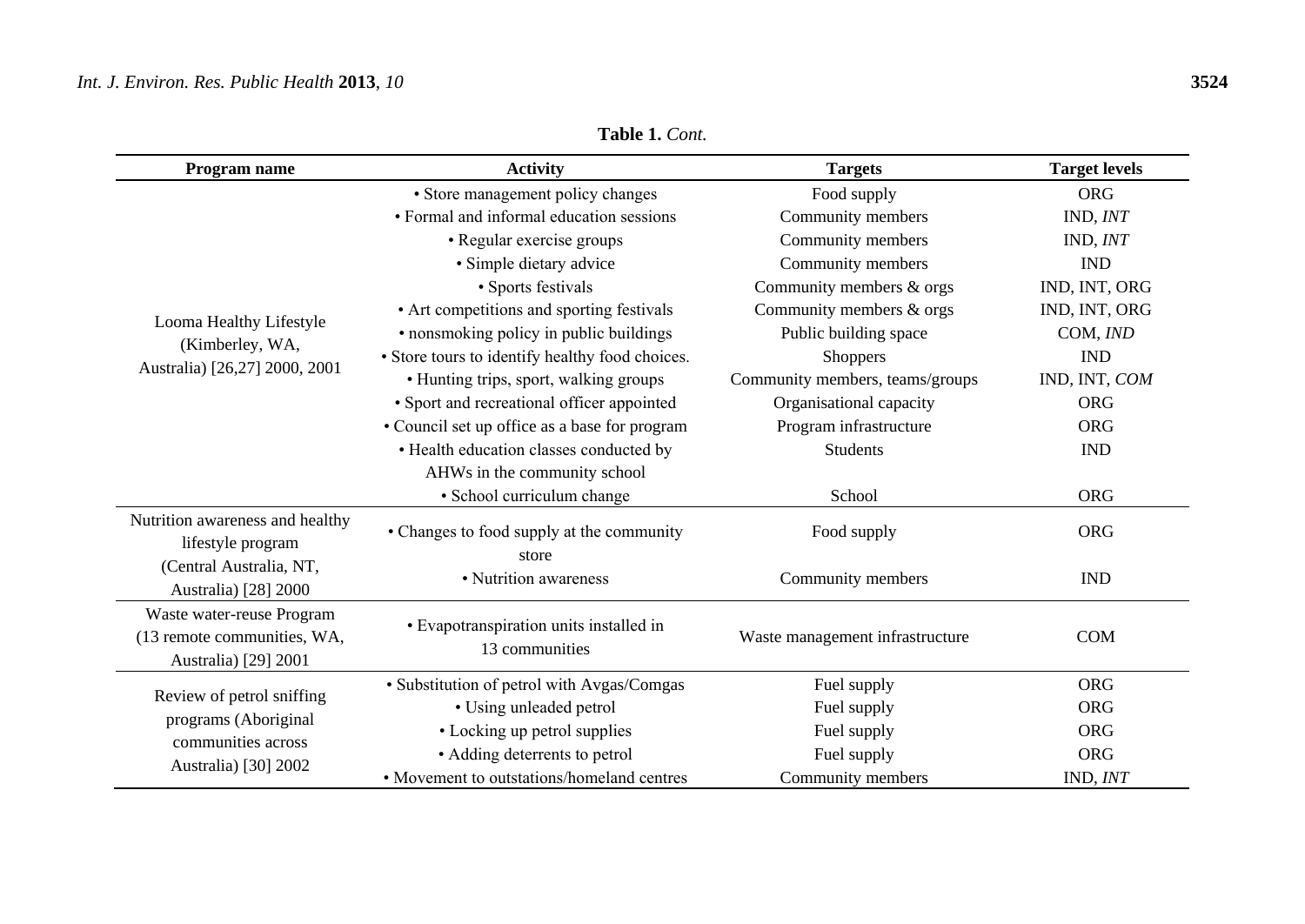| Program name                                                  | <b>Activity</b>                                                | <b>Targets</b>             | <b>Target levels</b> |  |
|---------------------------------------------------------------|----------------------------------------------------------------|----------------------------|----------------------|--|
| Remote community swimming<br>pools (Mugarinya & Jigalong, WA, | • Installation of a swimming pool                              | Community infrastructure   | <b>COM</b>           |  |
| Australia) [31,32] 2003, 2008                                 | • "No School-No Pool" policy                                   | School                     | ORG, SOC             |  |
|                                                               | • Clinical guidelines                                          | Clinical practice          | <b>ORG</b>           |  |
| Clinical Systems Development;                                 | • Electronic systems to support implementation                 | Clinical practice          | <b>ORG</b>           |  |
| ABCD (Top End, NT,                                            | of clinical guidelines                                         |                            |                      |  |
| Australia) [33-35] 2004, 2007                                 | • Staff training                                               | Clinical capacity          | <b>ORG</b>           |  |
|                                                               | • Smoke-free enclosed public places                            | Public places              | ORG, COM, IND        |  |
|                                                               | • Sports carnival sponsorship                                  | Community members and Orgs | <b>ORG</b>           |  |
| Community tobacco study                                       | • Culturally appropriate health promotion<br>Community members |                            | <b>IND</b>           |  |
| (Top End, NT,<br>Australia) [36] 2006                         | materials                                                      |                            |                      |  |
|                                                               | • Women's Centre tobacco education program                     | Women                      | <b>IND</b>           |  |
|                                                               | · School education about tobacco                               | <b>Students</b>            | <b>IND</b>           |  |
|                                                               | • Placement at Outstation                                      | Community members          | <b>IND</b>           |  |
|                                                               | • Discussion with Elders                                       | Community members          | IND, INT             |  |
| Mt Theo Program<br>(Central Australia, NT,                    | • Hunting                                                      | Community members          | IND, INT             |  |
|                                                               | • Love, care and pray for young people                         | Young people               | <b>IND</b>           |  |
| Australia) [37] 2006                                          | • Education and healthcare                                     | Community members          | <b>IND</b>           |  |
|                                                               | • Diversion program                                            | Community members          | <b>IND</b>           |  |
| <b>Alcohol Restrictions Trial</b>                             | $\bullet$ Ban on alcohol in containers $>2$ L                  | Alcohol supply             | ORG, COM             |  |
| (Alice Springs, NT,                                           | • Reduced take-away trading hours                              | <b>Store</b>               | ORG, SOC             |  |
| Australia) [38] 2006                                          | • Only light beer sold in bars before noon                     | Hotels                     | ORG, SOC             |  |

**Table 1.** *Cont.*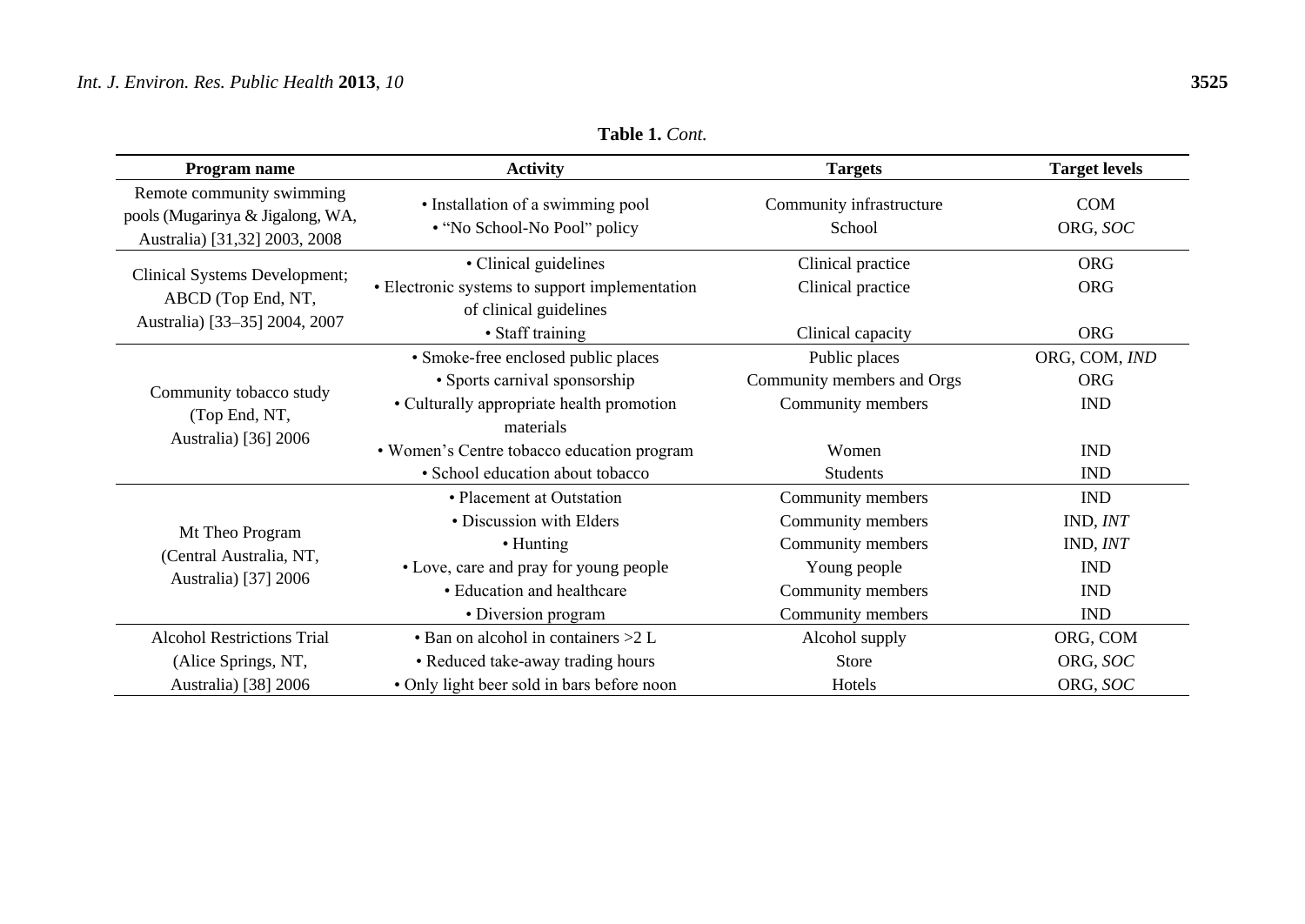| Program name                                        | <b>Activity</b>                             | <b>Targets</b>                                                    | <b>Target levels</b> |  |
|-----------------------------------------------------|---------------------------------------------|-------------------------------------------------------------------|----------------------|--|
| Health Hardware Program                             | • Development of survey-fix methods         | Healthhabitat's intellectual property                             | ORG, SOC             |  |
| (132 communities, TSI, NT,                          | • Local members recruited and trained       | Community members & capacity                                      | IND, COM             |  |
| NSW, WA, QLD, NSW, SA,                              | • Survey fix process                        | Houses in community                                               | <b>COM</b>           |  |
| Australia) [39] 2008                                | • Fixing hardware                           | Family homes                                                      | INT, COM             |  |
|                                                     | • Time on country                           | Land and people                                                   | IND, COM             |  |
|                                                     | • Burning of annual grasses                 | Land                                                              | IND, COM             |  |
| Caring for Country                                  | • Using country; gathering food & medicinal | Land and people                                                   | IND, COM             |  |
| (Arnhem Land, NT,                                   | resources                                   |                                                                   |                      |  |
| Australia) [40] 2008                                | • Ceremony                                  | Land and people                                                   | IND, COM             |  |
|                                                     | • Protecting country/sacred areas           | Land and people                                                   | IND, COM             |  |
|                                                     | • Producing artwork                         | People                                                            | IND, COM             |  |
|                                                     | • Land Rights Act passed                    | Commonwealth Legislation                                          | <b>SOC</b>           |  |
|                                                     | • Return of Clans to traditional lands      | Community members                                                 | INT, COM, IND        |  |
| <b>Homelands Movement</b>                           | • Establishment of outstations              | Community infrastructure                                          | <b>COM</b>           |  |
|                                                     | • Administrative offices established        | Community infrastructure                                          | ORG, COM, SOC        |  |
| (Central Australia, NT,                             | • Store established                         | Supplies                                                          | ORG, COM, SOC        |  |
| Australia) [41,42] 2008, 2012                       | • Clinic established                        | Urapuntja Health Service                                          | ORG, IND, COM        |  |
|                                                     | • Outreach Health Service                   | Community members on Homelands                                    | COM, IND, INT, ORG   |  |
|                                                     | • Alcohol prohibition                       | Utopia community                                                  | <b>COM</b>           |  |
| Northern Territory Emergency<br>Response (10 remote | • 50% Income Management by Government       | Aboriginal people on Social Security                              | IND, INT, COM        |  |
| communities, NT,<br>Australia) [43] 2010            | • Racial Discrimination Act suspended       | payments in 73 prescribed communities<br>Commonwealth legislation | <b>SOC</b>           |  |

**Table 1.** *Cont.*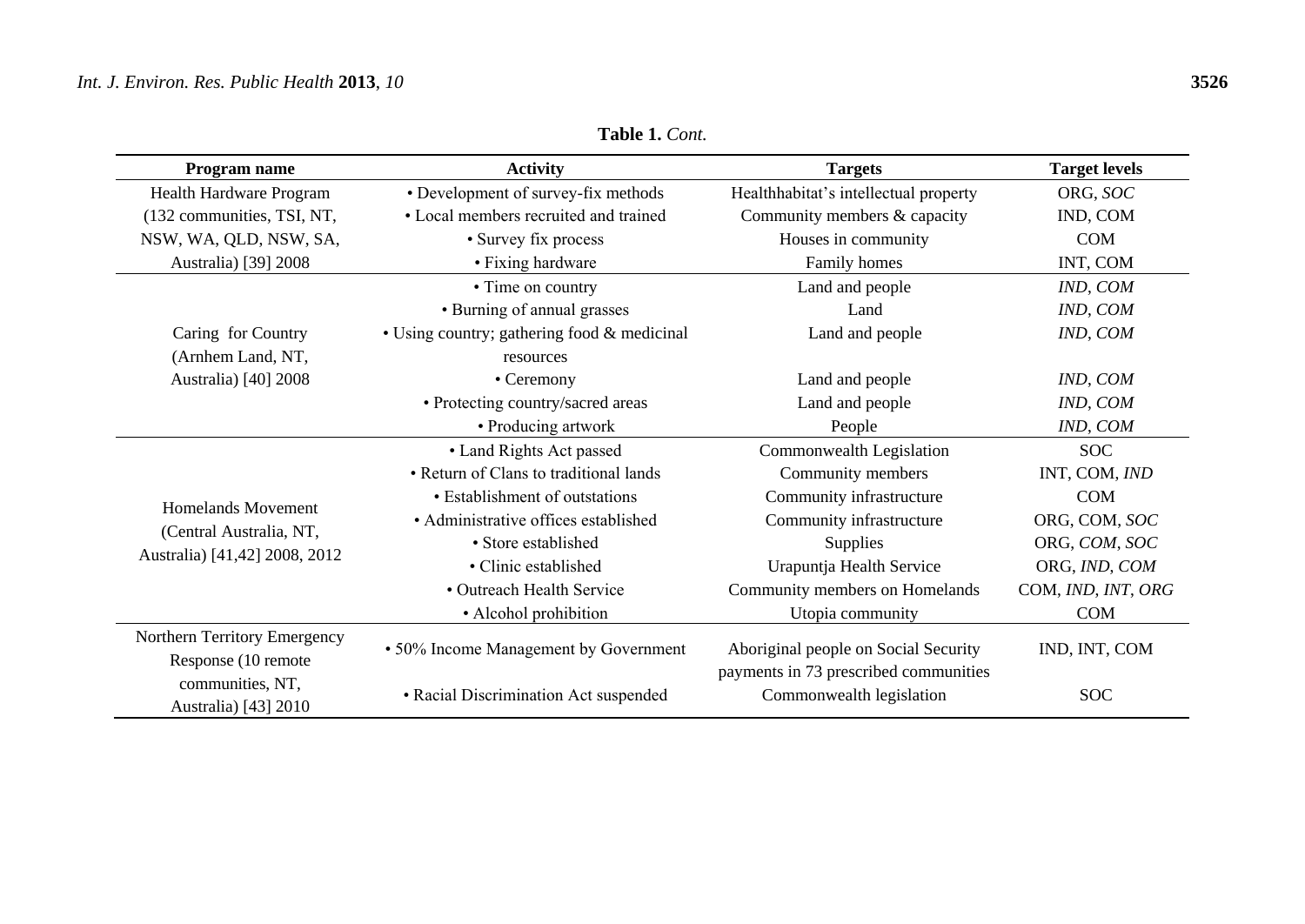# *Int. J. Environ. Res. Public Health* **2013**, *10* **3527**

| Program name                                                                             | <b>Activity</b>                                                                                                                                                                                                                      | <b>Targets</b>                                                                                                                                                                                                                      | <b>Target levels</b>                                                                  |
|------------------------------------------------------------------------------------------|--------------------------------------------------------------------------------------------------------------------------------------------------------------------------------------------------------------------------------------|-------------------------------------------------------------------------------------------------------------------------------------------------------------------------------------------------------------------------------------|---------------------------------------------------------------------------------------|
| <b>Health Promotion Program</b><br>(Goulburn-Murray Region, VIC,<br>Australia) [44] 2011 | • Healthy canteen policy<br>• Health Summer School<br>• "Hungry for Victory" youth nutrition<br>program<br>• Provision of fruit for members<br>• Focus groups on guidelines<br>• Women's Wellbeing Group<br>• 10-week body challenge | Food supply<br>Health promotion practitioners<br>U17 footballers & netballers; mentors<br>RFNC attendees, club members<br>Participants; organisational partnership<br>Women; organisational partnership<br>Workplace; staff members | IND, ORG<br>IND, ORG<br>IND, INT, ORG<br>IND, ORG<br>IND, ORG<br>IND, ORG<br>IND, ORG |
| Healthy Lifestyle Program<br>(Arnhemland, NT,<br>Australia) [16] 2011                    | • School canteen with good facilities, nutritious<br>snacks<br>• Community marke—access to fresh fruits,<br>bush foods, fish and shell-fish                                                                                          | Food supply<br>Food supply                                                                                                                                                                                                          | ORG, IND<br><b>COM</b>                                                                |
|                                                                                          | • Restrictions on deep-fried food sales<br>• Healthy breakfast program at school<br>• Family food gardens<br>• Community footy league established<br>• Healthy Lifestyle Festival<br>• Weekly walking program                        | Store<br><b>Students</b><br>Families<br>Young men<br>Community members<br>Community members                                                                                                                                         | ORG, COM<br>IND, INT, ORG<br>INT, IND<br>IND, COM<br>IND, INT, ORG, COM<br>IND, INT   |
| Cape York SRS<br>(Cape York, QLD,<br>Australia) [45] 2011                                | • Govt regulated legal availability of alcohol<br>for sale, in partnership with Elders and locals<br>• Individual possession limits<br>• Police and judicial enforcement                                                             | Law<br>Community member<br>Community member                                                                                                                                                                                         | <b>SOC</b><br><b>IND</b><br><b>IND</b>                                                |
| <b>Housing Program</b><br>(10 communities, NT,<br>Australia) [46] 2011                   | • Construction of new houses<br>• Uninhabitable houses earmarked for<br>demolition                                                                                                                                                   | Housing infrastructure<br>Housing infrastructure                                                                                                                                                                                    | COM, SOC<br>COM, SOC                                                                  |

**Table 1.** *Cont.*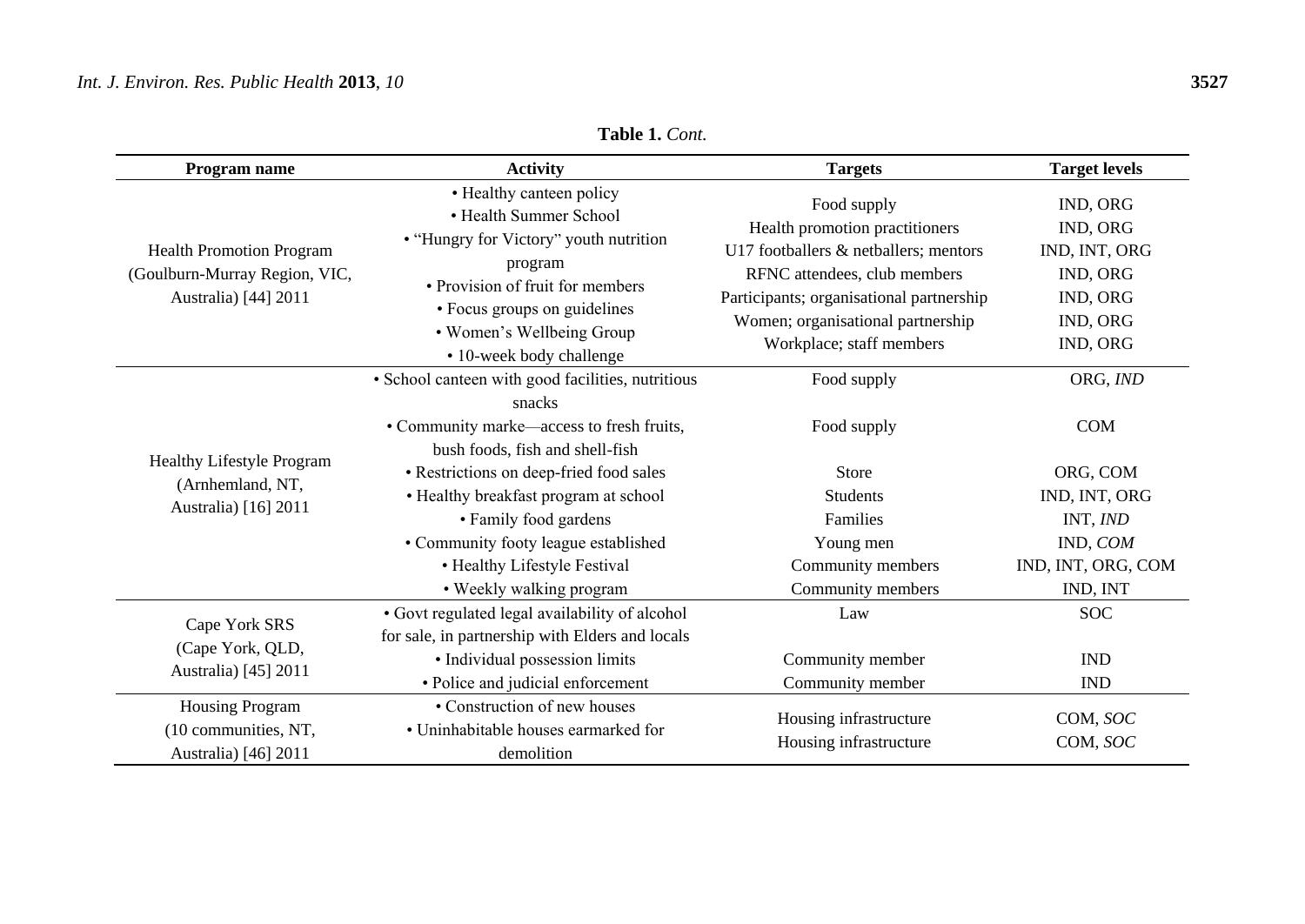| Program name                                                                                   | <b>Activity</b>                                                                                                             | <b>Targets</b>                                                            | <b>Target levels</b>             |
|------------------------------------------------------------------------------------------------|-----------------------------------------------------------------------------------------------------------------------------|---------------------------------------------------------------------------|----------------------------------|
|                                                                                                | $\cdot$ Burning                                                                                                             | Land                                                                      | IND, COM                         |
| Bush food harvesting                                                                           | • Ceremony                                                                                                                  | Land and people                                                           | IND, COM                         |
| (central Australia, NT, Australia)                                                             | • Protecting country/sacred areas                                                                                           | Land and people                                                           | IND, COM                         |
| [47] 2011                                                                                      | • Family harvesting trips                                                                                                   | Land and people                                                           | IND, INT, COM                    |
|                                                                                                | • Processing and selling plant produce<br>Produce, people, family, community                                                |                                                                           | IND, COM                         |
| Arafura Rangers<br>(Arnhemland, NT,<br>Australia) [48] 2012                                    | • Burning<br>• Protecting country/sacred areas<br>• Training in aquaculture<br>• Recording Traditional Ecological Knowledge | Land<br>Land and people<br>Workforce capacity<br>unclear from description | IND, COM<br>IND, COM<br>IND, COM |
|                                                                                                | • Time on country<br>$\cdot$ Burning                                                                                        | Land and people<br>Land                                                   | IND, COM<br>IND, COM             |
| Wunambal Gaambera Healthy<br><b>Country Project</b><br>(Kimberley, WA,<br>Australia) [49] 2012 | • Using country<br>• Protecting Country/sacred areas<br>• Producing artwork<br>• Native Title application                   | Land and people<br>Land and people<br>People                              | IND, COM<br>IND, COM<br>IND, COM |
|                                                                                                | • Developing partnerships with government<br>and NGOs                                                                       | Legal recognition by mainstream<br><b>WGHC Project</b>                    | <b>SOC</b><br><b>ORG</b>         |

**Table 1.** *Cont.*

**\*** Year of publication; **\*\*** ALPA: Arnhem Land Progress Association.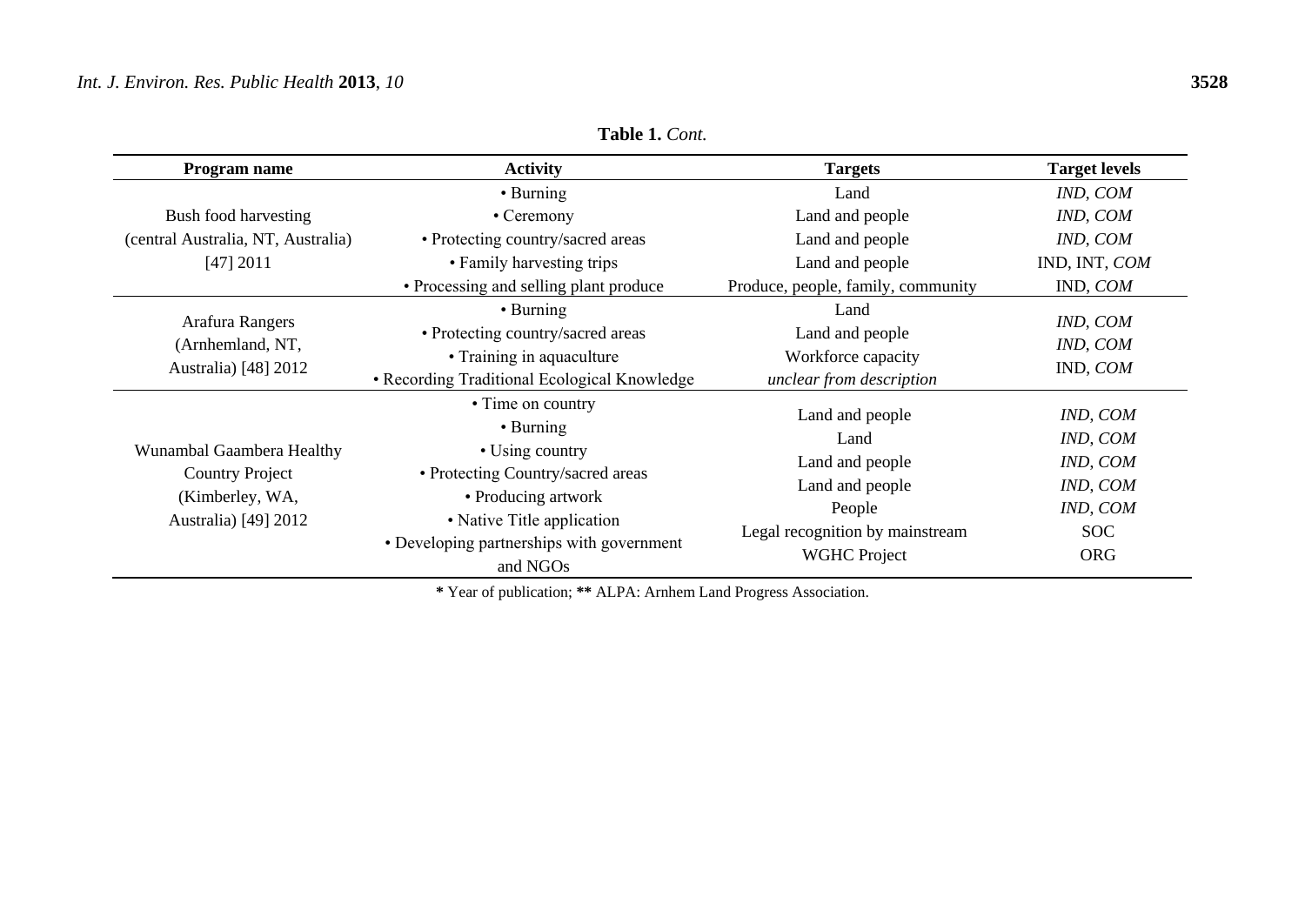**Table 2.** Environmental determinants targeted in programs, stratified by program aim and levels targeted. Levels are based on Miller's Living Systems theory (see Methods) and allocation of targets to levels are approximate only, as context varies between programs and interpretations differ.

| <b>Program</b> aims                           |                          |                      |                                        |                             |                            |                        |
|-----------------------------------------------|--------------------------|----------------------|----------------------------------------|-----------------------------|----------------------------|------------------------|
| <b>Nutrition</b>                              | <b>Physical activity</b> | <b>Social</b>        | <b>Caring for Country</b>              | <b>Preventing substance</b> | <b>Clinical management</b> | <b>Health hardware</b> |
|                                               |                          |                      |                                        | misuse                      |                            |                        |
|                                               |                          |                      | Society and/or community level targets |                             |                            |                        |
|                                               |                          | National and local   | National policy                        | National and local          |                            |                        |
| National policy                               | Local policy             | policy               |                                        | policy                      |                            |                        |
| Infrastructure                                | Infrastructure           | Infrastructure       | Landscape                              | Infrastructure              | Infrastructure             | Infrastructure         |
| Homelands living                              | Homelands living         | Homelands living     | Homelands living                       | Homelands living            | Homelands living           |                        |
| Community and/or organisation level targets   |                          |                      |                                        |                             |                            |                        |
| Food supply                                   |                          | Food supply          | Food supply                            | Supply restriction          |                            |                        |
| Transportation                                |                          | Clinical systems     |                                        |                             | Clinical systems           |                        |
| Organisational                                | Organisational           | Organisational       | Organisational                         |                             | Organisational             |                        |
| partnerships                                  | partnerships             | partnerships         | partnerships                           |                             | partnerships               |                        |
| Workforce                                     | Workforce                |                      | Workforce                              | Workforce                   | Workforce                  | Workforce              |
| capacity                                      | capacity                 |                      | capacity                               | capacity                    | capacity                   | capacity               |
| Interpersonal and/or individual level targets |                          |                      |                                        |                             |                            |                        |
|                                               | Opportunities for        | Opportunities for    | Opportunities for                      | Opportunities for           |                            |                        |
|                                               | exercise                 | exercis              | exercis                                | exercis                     |                            |                        |
| Social connectedness                          | Social connectedness     | Social connectedness | Social connectedness                   | Social connectedness        |                            |                        |
| Diversion of spending                         |                          |                      | Generating income                      | Diversion of spending       |                            |                        |
| Knowledge &                                   | Knowledge &              | Knowledge &          | Knowledge &                            | Knowledge &                 | Knowledge &                | Knowledge &            |
| education                                     | education                | education            | education                              | education                   | education                  | education              |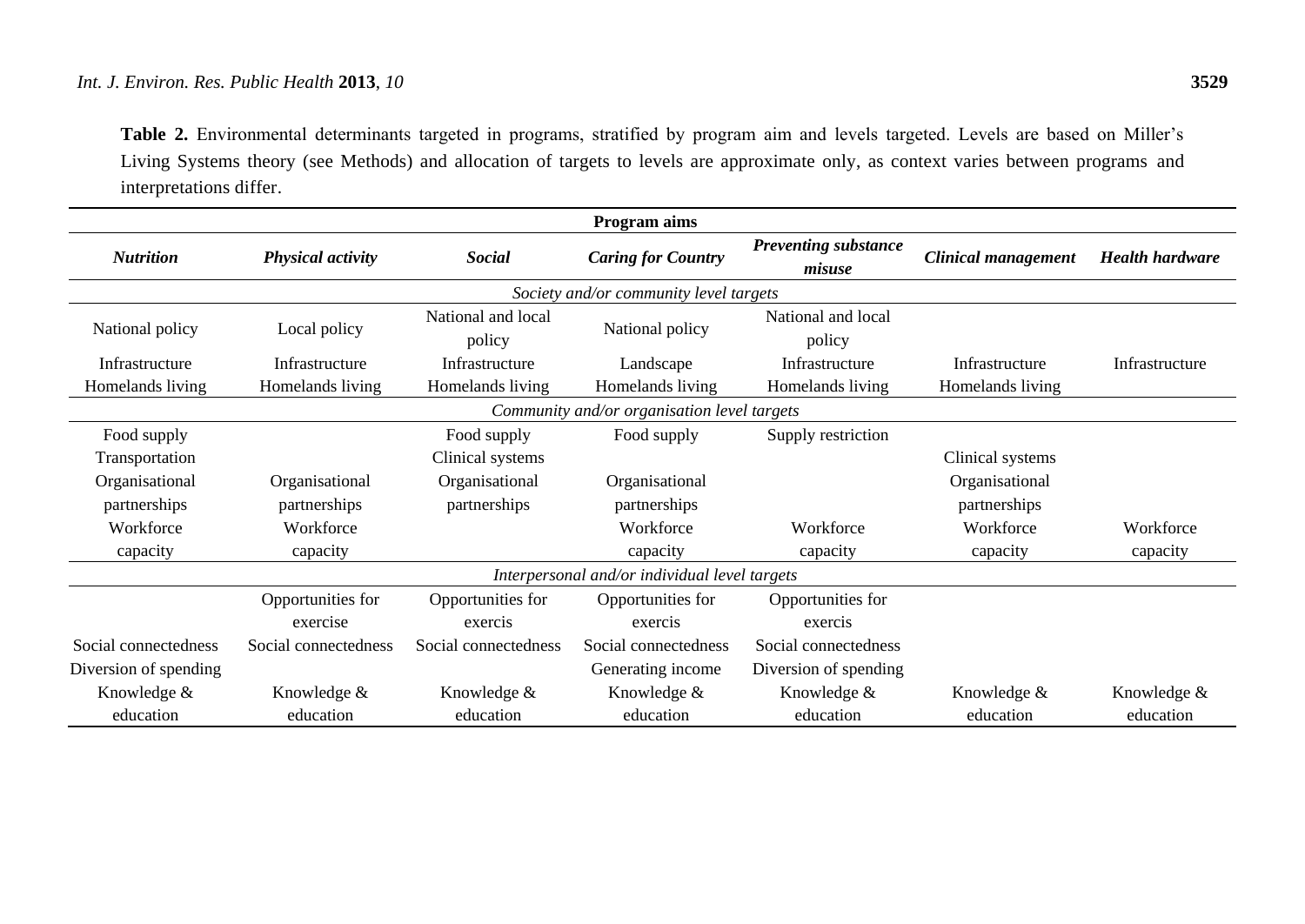### 3.1.2. Nutrition

Programs for improving nutrition targeted a range of environmental determinants, including food supply, workforce capacity, policy, and family (Table 2). Changes in food supply were achieved through targeting remote stores [16,22,23,26–28,50], canteens at schools [16,26] and a sporting club [44], the last incorporating the "Fruit Share" program that provided fruit for club members on training nights. These activities were supported by staff development through health promotion training [44], and support from local councils in the form of air charters [23] and provision of office space for project workers [26]. Breakfast programs for children were reported [26,44], as was education through school curriculum change [26], the engagement of Elders [23], and other education strategies such as "shelf talkers" and store tours to aid community members' recognition of target foods [23,26,28]. A Healthy Lifestyles project in north-east Arnhemland also included a family food garden program that involved staff working with families to establish backyard gardens, a community market which allowed access to fresh fruits, bush foods, fish and shell-fish, and a policy of not selling deep-fried takeaway foods until at least 11 am [16]. In an evaluation of the effects of returning to traditional Country away from an urban environment, major benefits of the associated changes in diet and lifestyle on diabetes control were identified [21] and similar benefits are likely to have accrued from other programs that included Homelands living [37,41]. In an attempt to divert spending away from tobacco and alcohol to healthier dietary choices, income management for all Aboriginal people on social security payments was made mandatory under the Northern Territory Emergency Response [43], This required change at the Federal Government level by suspending the *Racial Discrimination Act 1975* to allow its implementation [51].

#### 3.1.3. Physical Activity

Like the interventions addressing nutrition, those seeking to increase physical activity targeted a range of environmental determinants including workforce capacity, social connections and community infrastructure (Table 2). Festivals incorporating sporting events were part of several health programs [16,26,27,36] and the establishment of regular sports teams or walking groups were also reported [16,44]. *Looma Healthy Lifestyle* also included regular hunting trips and the appointment of a Sport and Recreation Officer [26]. Community tobacco interventions used sports carnivals as a means of promoting anti-smoking messages [36].

Developing infrastructure for physical activity was reported as a strategy for several programs. Rumbalara Aboriginal Co-operative ran a workplace-based exercise program aimed at employees which was supported by purchase of exercise equipment, and facilitated by a partnership with another community-controlled organization [44]. By installing swimming pools in remote communities in Western Australia, the Royal Life Saving Society of Australia aimed to "ensure that the primary outcomes of improved child health and school attendance are achieved, and the opportunities to influence a broad range of social, health and economic outcomes are identified and strategies implemented to address them" [52]. A "No School No Pool" policy was introduced by two remote communities in Western Australia—children who attended school were given passes that permitted them to use the pool after school [31,32].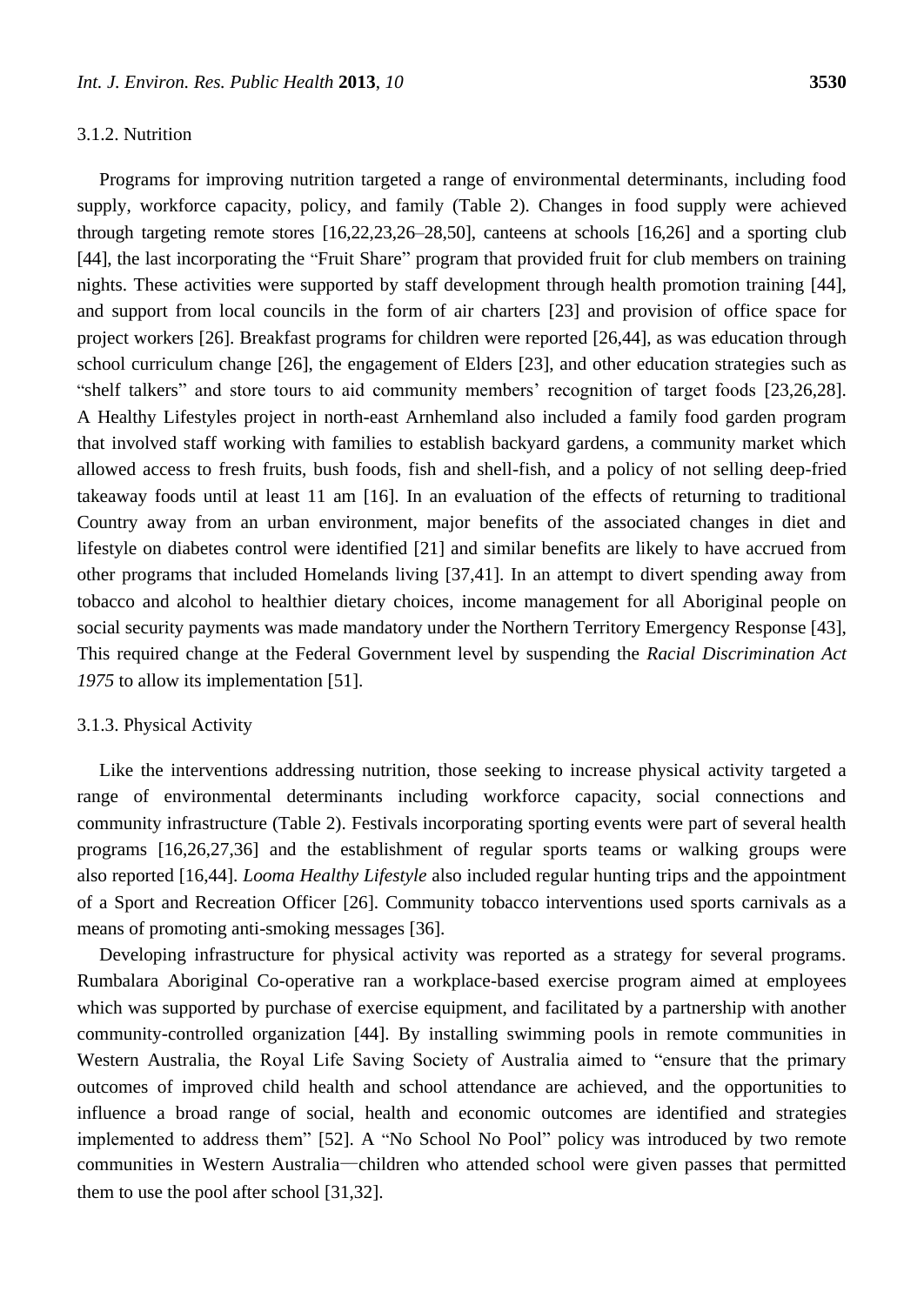At Utopia in central Australia, decentralisation of the community through the return of clan groups to widely-dispersed traditional Homelands, although primarily for social reasons (see *Social Programs* section below), increased opportunities for physical activity through hunting, and limited access to store foods high in energy density [41].

#### 3.1.4. Social Programs

Many of the interventions identified in the literature used social programs as a means of achieving a variety of outcomes (Table 2). Cummeragunja Women's Wellbeing Group was a program aimed at addressing social isolation, nutrition knowledge, and opportunities for physical activity [44]. It provided a social network for women of the community and a safe environment for sharing information and exercising as a group. At Minjilang, the community-initiated risk factor screening and education program included a social intervention where tribal Elders told traditional stories that highlighted overconsumption and greed and the community interpreted these as warnings about overconsumption of fat and sugar [23].

Healthy lifestyle festivals build and support inter-organisational and community linkages and thereby target the social environment. Festivals, a common activity among the programs reviewed here, incorporate social, physical, educational and nutrition outcomes and as such target the individual, interpersonal environment, organisational partnerships and community. Community members and visitors from surrounding communities received healthy lifestyle information during a four-day festival for the Healthy Lifestyle program in Northeast Arnhemland, and this provided the opportunity for families to celebrate relationships and culture [16]. Art competitions and sporting festivals based on the theme, "Fitness fights diabetes", which were conducted to promote wide community participation in the Looma Healthy Lifestyle program, targeted environmental determinants of nutrition, physical activity, and social connection, physical and nutritional intervention categories.

The Royal Life Saving Society of Australia recognises desirable social impacts expected to result from the installation of swimming pools in remote communities [52]. This program also achieved a reduction in ear, skin and respiratory infections, a reduction of petty crime and a rise in school attendance [31,32].

In a study of strategies used by a remote community to address petrol sniffing, social interventions such as community support, governance and "shaming" were used [24]. Another community-driven social intervention aimed at prevention of petrol sniffing included the movement to outstations [37] and Homeland centres [30,53], The Homelands movement has been associated with various outcomes but primary motivations have been "social factors, including connectedness to culture, family and land, and opportunities for self-determination" [41], as well as the avoidance of conflict associated with centralised modes of living. At Utopia, these aims have been supported by the development of infrastructure such as administrative offices, schools, a store and a health service that runs an outreach service to each outstation [41,42].

#### 3.1.5. Caring for Country

The Caring for Country program in Arnhemland, "is a community-driven movement towards long-term social, cultural, physical and sustainable economic development" [40,54]. Six activities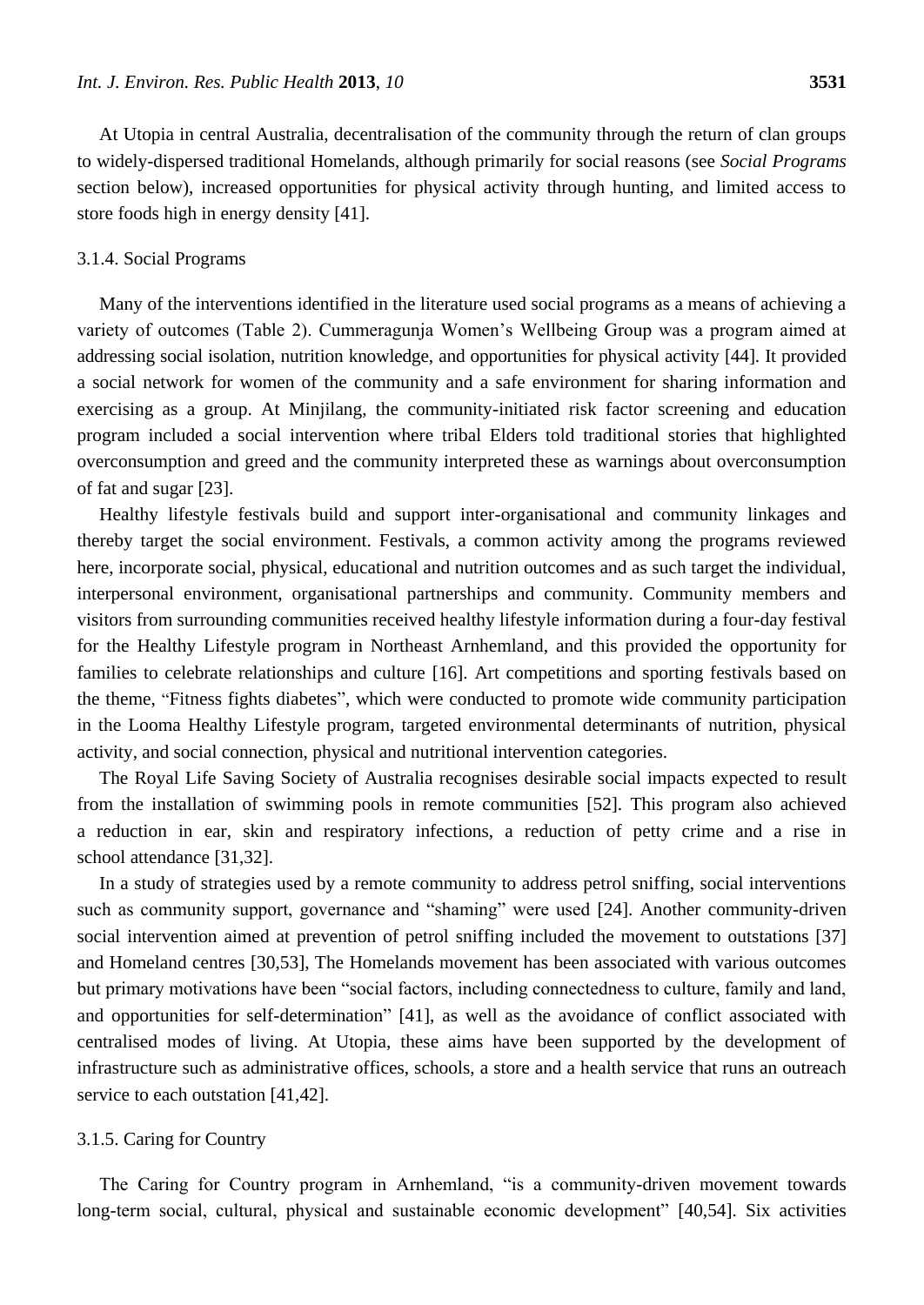were defined: time on Country; burning of annual grasses; using Country; gathering food and medicinal resources; ceremony; protecting Country/sacred areas; and producing artwork. These activities aimed to improve the wellbeing of, and connections between, people and landscapes by targeting physical and social determinants. These activities were common to several programs reported in the natural resource management literature (Tables 1 and 2), some of which were conducted as partnerships between community and mainstream organizations [47–49]. Following *Wanjina Wungurr Law* (encompassing time on country, passing on traditional knowledge and other activities associated with Caring for Country) was specified as the primary target of the Wunambal Gaambera Healthy Country Project [49]. This project was developed in conjunction with Traditional Owners' successful Native Title claim and under the national Indigenous Protected Areas program [55]. It is likely that activities associated with Caring for Country were part of other homelands-based programs cited in the *Social programs*, *Physical Activity*, *Nutrition* and *Preventing Substance Misuse* sections.

#### 3.1.6. Preventing Substance Misuse

Place-based alcohol restriction interventions have been initiated by communities with self governance. The outstations making up Utopia community are all dry [41], as are many remote communities in the NT [22,23], and this has been associated with lower rates of injury and death [56]. The Alice Springs Liquor Trial included a ban on alcohol in containers greater than 2 L, reduced take-away trading hours and allowed only light beer to be sold in bars before noon [38]. Similar strategies were used in other states [25,45].

Limiting availability and accessibility was also a common strategy in responding to petrol sniffing in remote communities (Table 2). Interventions impacted on the local environment by substituting petrol with Avgas/Comgas or unleaded petrol, locking up petrol supplies and adding deterrents to petrol. The significant outcomes of these interventions were a reduction in petrol sniffing and decreased blood lead levels. Overall related crime decreased after the initial introduction of Avgas at Maningrida, and employment increased [24,30,53]. The successful Mt Theo program was based on moving young people to a culturally-supportive outstation environment [37].

Tobacco cessation programs have focused less on restricting supply and more on education and raising awareness. These are primarily individual-level interventions. For example, school education and culturally appropriate health promotion materials were used in targeting tobacco use and creating awareness in the Northern Territory [36]. Smoking intervention activities targeting environmental factors have included non-smoking policies in public spaces [26,36]. Income management as part of the NTER had no significant beneficial effect on sales of tobacco [43].

#### 3.1.7. Clinical Management of Chronic Disease

Changes to clinical systems within health organisations were effective in improving service provision, medication rates and on the overall impact of disease management in some studies. The activities implemented included the adaptated version of the Assessment of Chronic Illness Care program, incorporating cultural competence, pathology management and pharmacology management components, to reflect specific features of interest in NT centres. This resulted in an overall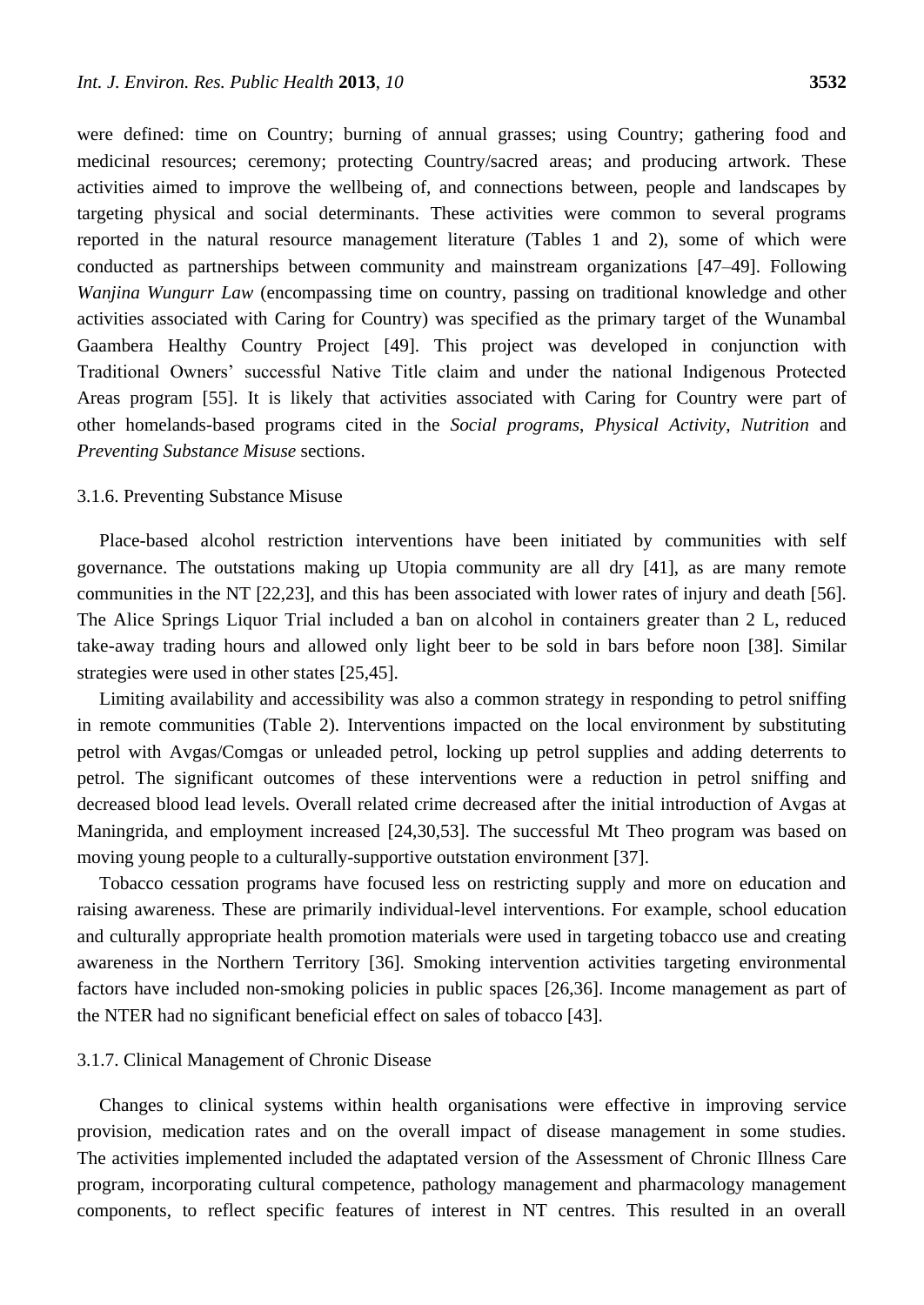improvement of disease management and delivery of processes of diabetes care [33–35]. The Minjilang project developed a risk factor screening program, initiated by the community after the premature death of two young men from heart disease [22,23]. Urapuntja Health Service provided outreach clinical services to Homeland communities [41].

#### 3.1.8. Health Hardware

A program was initiated to address the association of poor health and living environments [39]. A range of healthy living practices and the household infrastructure required to support them were determined and local communities approached and asked if they wished to participate. A survey-fix process with a standardised checklist was developed, and local Aboriginal people were recruited, trained and equipped to test and repair health hardware in the living environment. There were substantial improvements at 6 months follow up in the state of repair of household health hardware. An evaluation of a housing program to assess its effects on child health was conducted in 10 Northern Territory (NT) communities. The intervention included the construction of an average of 11 new houses per community. It also earmarked the demolition of uninhabitable houses, resulting in no net benefit for overcrowding [46]. Alternative waste water management systems were trialed by Engineers with limited success in remote communities in Western Australia [29].

### *3.2. Characterising Types of Environmental Targets and Their Frequency*

# 3.2.1. Levels at Which Program Targets Were Located—Western and Indigenous Perspectives

Environmental targets for each program were characterised with respect to the levels of Miller's Living Systems Theory (Figure 1) according to the schema of Richard *et al.* [3] with modifications as described above in the Identifying and characterising program targets section. From a Western academic perspective, the most frequently observed targets were located at the level of organisations (Figure 1). Dietary quality improvement through changes in policy and practice at remote stores and other community organisations was a common strategy. Building organisational capacity through staff training and clinical systems development was noted, and restricting access to leaded petrol and alcohol through organisational policy and practice. Community-level targets were the next most frequently documented. These included developing infrastructure for remote communities, public policy implemented by community councils to address smoking and nutrition, and community-wide healthy lifestyle festivals. The interpersonal environment was targeted in about half of the identified programs through mentoring, group activities, family-based activities, and community festivals. A societal-level policy target was noted for several programs, for example where Commonwealth legislation was either enacted (in the case of the Land Rights Act 1976, allowing the establishment of Homelands) or suspended (Racial Discrimination Act 1975, to allow imposition of the Northern Territory Emergency Response). Although programs that involved moving individuals to alternative environments, such as O'Dea's 1984 report of return to traditional Country [21] and the outstation-based Mt Theo program [37], were difficult to code as having other than individual-level targets using this schema, they clearly represent a radical change of environment for the participants and are included for this reason.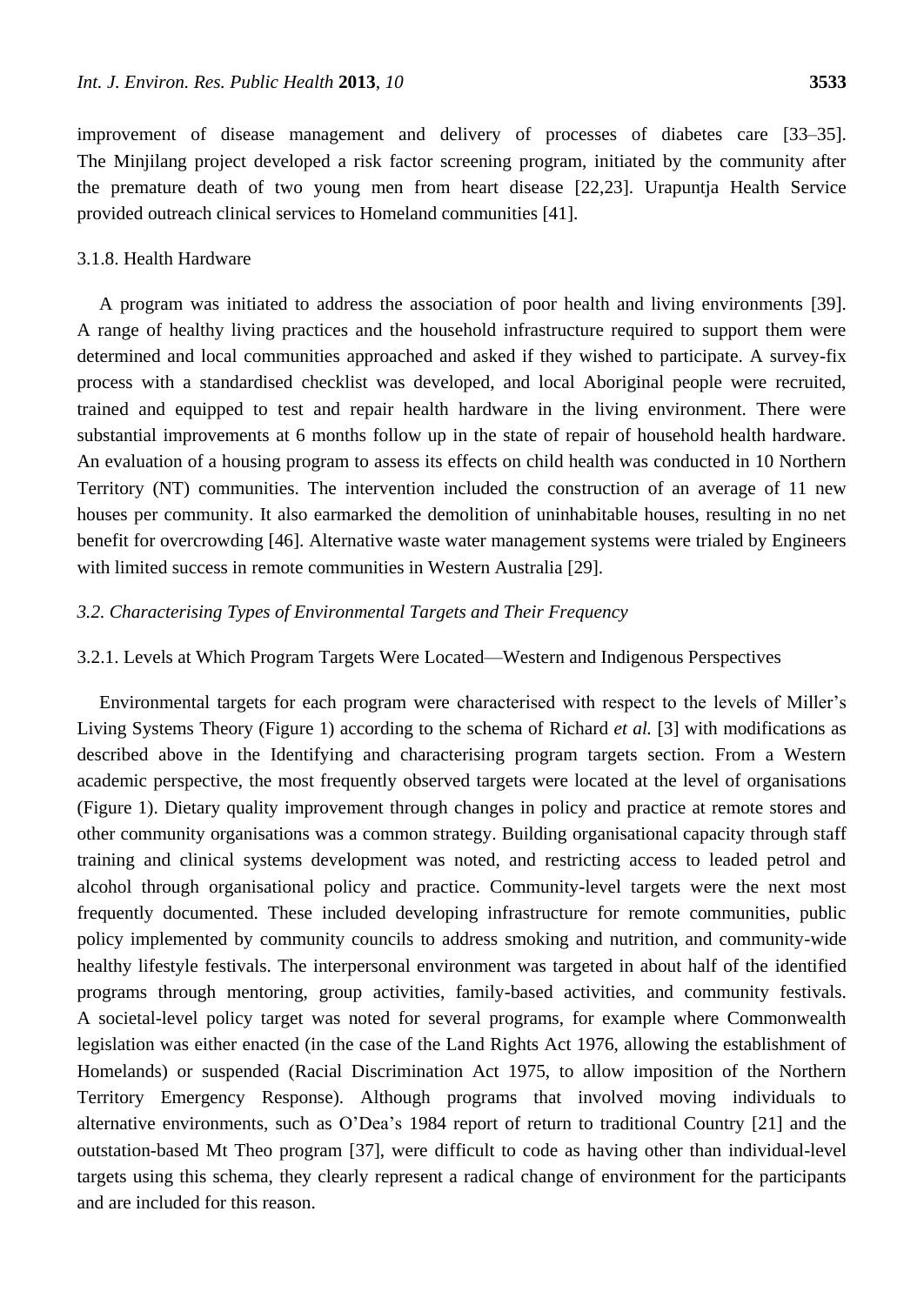Community-based research collaborators, using an Indigenous perspective, more often identified interpersonal and community-level targets (Figure 2(A)). This reflected a greater focus on the role and value of relationships between people as a legitimate target for health promotion (including through such activities as group exercise or hunting), and a blurring of the boundaries between "organisation" and "community" where Aboriginal community-controlled organisations are in operation. Conversely, organisations run by mainstream Australia (such as the alcohol outlets targeted by the Alice Springs Alcohol Restrictions Trial [38], or a "no school-no pool" policy) [31] were more often placed in the category of "society", reflecting their place outside of the Aboriginal community. Likewise, an NT community housing program was categorised as operating at the societal level due to the absence of evidence in the published report for any local community involvement in the design or implementation of the program [46]. Caring for Country, which includes the aim of "maintaining the spiritual integrity of landscapes" [40], proved particularly difficult to reconcile with Miller's Living System Theory.

**Figure 2.** (**A**) Number of environmental targets at each level across all 21 programs identified in the health research literature, and (**B**) Number of different environmental levels targeted within programs, as interpreted by University-based (open columns) and community-based researchers (grey columns).



3.2.2. Targetting Multiple Environmental Levels

About half of the identified programs targeted environmental determinants at two or more different levels (Figure 2(B)). The Homelands movement at Utopia community addressed all four environmental levels. This was initiated by community members who established family/clan-based outstations on traditional lands and developed community and organisational infrastructure, supported by Commonwealth legislation. It was associated with significantly lower morbidity and mortality than observed for other Aboriginal people in the NT [41].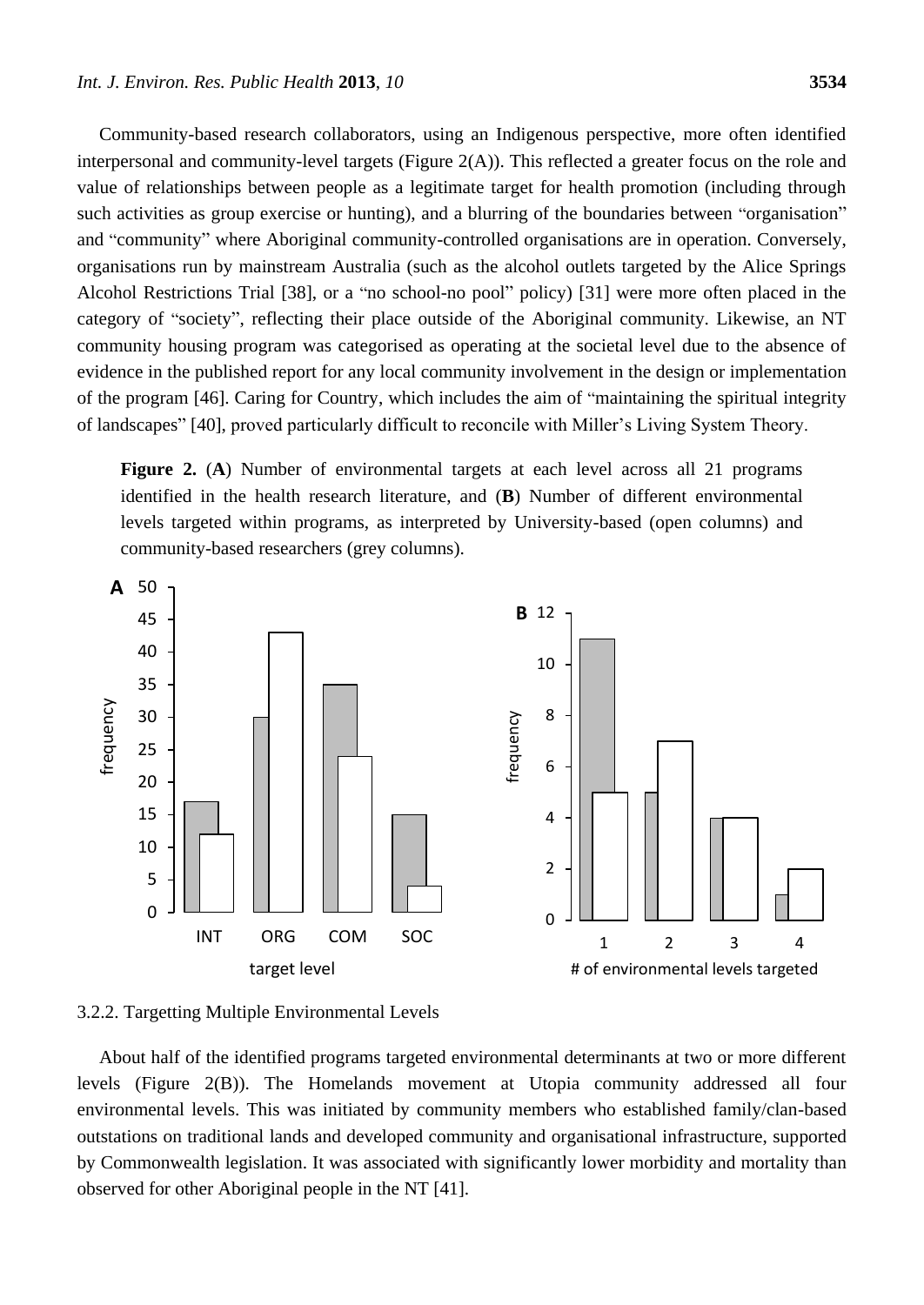#### **4. Discussion**

A relatively small number of reports appear in the peer-reviewed health research literature that describe programs targeting social and/or physical/built environmental determinants of health, although the importance of this being made explicit in current policies and frameworks is perhaps associated with an increasing number of such reports in recent years. Nutrition programs were the most often reported, and these often targeted food supply as a means of improving dietary quality for Indigenous populations. A number of interventions sought to restrict access to alcohol and petrol, and development of community infrastructure was a feature of several programs. Group exercise activities and festivals were part of several community-based health initiatives, implicitly or explicitly targeting social and cultural environmental determinants. Some of the most successful programs made use of the culturally supportive environments of traditional Country [21,37,41,54]. Many of the programs identified as targeting environmental determinants operated at multiple levels—that is, two or more of interpersonal, organisational, community and society—indicating a degree of congruence with an ecological approach to health promotion. While we did not seek to examine individual-level outcomes as part of this review, we do note that the most complex programs with multiple environmental targets achieved measurable improvements in health [22,26,27,41]. We also note that the vast majority of articles reported programs from remote areas despite most Aboriginal and Torres Strait Islander people living in urban and rural areas. Other authors have attributed this bias to unsupported assumptions about "assimilation" and the imposition of false concepts of "authenticity" onto Aboriginal people by Western researchers [57,58]. Given common determinants of health for diverse Indigenous populations, including those in urban and rural areas [59,60], all the targets identified in this review are potentially relevant beyond the remote setting.

The relative lack of programs with environmental targets appearing in the peer-reviewed health literature does not necessarily reflect a lack of effort for environmental change, and a review of the grey literature would likely reveal many more such programs. This was beyond the scope and resources of the current work which sought to characterise the nature of health research and evaluation. Within the health research literature, the expertise and priorities of researchers and program evaluators has a strong influence on the nature of information reported, as does the precision of available measurement techniques. For example, it is relatively straightforward to document rates of specific infectious conditions, the medical and epidemiological expertise to do so is readily available in the research community, and the importance of improved clinical outcomes is not disputed. Hence the evaluation of the effects of installing swimming pools in remote communities has focused on this outcome despite the other stated aims of the program that are overtly social in nature [31,32]. It is also sometimes the case that the outcomes of a program desired by community members differ from those considered a priority by program funders and evaluators. Alcohol management programs are a case in point, where a survey of over 80 Aboriginal Health Workers identified the quality of relationships between program participants and their family and community as being the overwhelming priority, well ahead of the quantity of alcohol which may be consumed [19]. Vickery and colleagues [61], using oral histories and other sources, identified a number of social determinants of Indigenous health and placed them in the context of colonisation and decolonisation, the latter being the appropriate response for reversing the damaging effects of colonisation on contemporary Indigenous health status.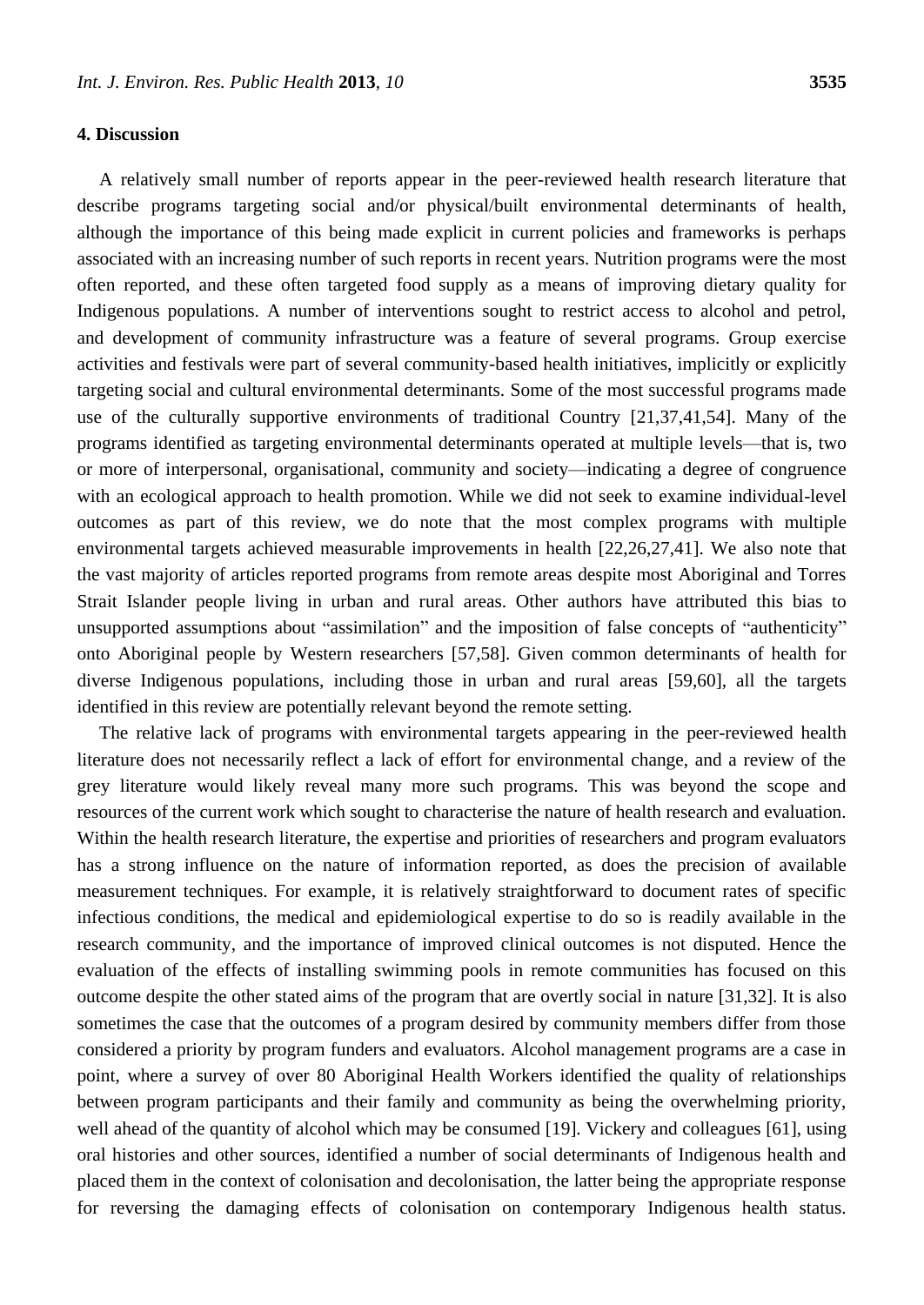In addition to the social determinants of health identified by the World Health Organisation, these Indigenous authors listed history, racism, place and land, incarceration, family separation and housing as important influences on Indigenous health. Few of these social determinants of health were explicitly described in the majority of published articles reviewed here. Management of land and natural resources is a field of relevance to human ecology and health in which Indigenous researchers and knowledge are integral [62]. Burning, art, ceremony, collecting food and medicine, and protecting Country are the embodiment of culture and connection to land, spirit and ancestors for Aboriginal people. As such they cannot be separated from wellbeing. This is partly reflected in studies of the relationship of clinical and psychosocial wellbeing to involvement in Caring for Country and the appearance of Homelands living as a strategy in several successful health programs. However, most descriptions of Caring for Country programs appear in the natural resource management rather than the health literature which was the focus of this review. The health, environmental and economic effects of involvement in natural resource management have been reviewed elsewhere [63,64].

Thus, "recognising that the improvement of Aboriginal and Torres Strait Islander health status must include attention to physical, spiritual, cultural, emotional and social well-being, community capacity and governance" [11], the peer-reviewed health research literature suggests a lack of research partnerships with the combined expertise to provide comprehensive Indigenous health program evaluation. The absence of grey literature from this review does not weaken this conclusion.

Our analysis of environmental target types is necessarily imprecise in most cases, and provides only a rough guide to the complexity of reported programs. This imprecision arises in part from the differing worldviews and interpretations of Western and Indigenous perspectives, but also from a lack of local knowledge of program aims on our part. Aboriginal researchers more often considered the close relationships between individuals, families, the organisations they deal with and the communities in which they are located when identifying the intended targets of a health program activity. For example, walking groups were seen as an inherently interpersonal and public activity, with one author noting that "there is no such thing as just going for a walk"—where and with whom it takes place are important socially and culturally. Co-authors also acknowledged the limitations of relying on the content of written reports rather than local knowledge of how and why programs operate, notwithstanding that some of the published articles included local Indigenous co-authors, providing valuable local knowledge and interpretation of results [65]. Thus standardising the evaluation of Indigenous health programs may be difficult given differences in interpretation of their nature and purpose. Other authors have also highlighted the importance of including local knowledge in program design and evaluation—we agree with authors of a recent review of the ecological nature of health promotion programs for nutrition and physical activity, who stated that "the adoption of multiple perspectives and a collaborative style should be included among the core orientation underlying this research agenda" [66]. Vickery *et al.* noted the importance of Indigenous people being "part of the research and analysis to prevent determinants being reviewed through another culture's worldview". The research process itself is a potentially colonising act and the danger of misinterpreting the aims and desired (and observed) effects of a health program remain. Not that every aspect of a program is everybody's business—Vickery and colleagues also note the importance of Indigenous modes of knowledge dissemination, and the issues of what, when, how, by whom and to whom information can be imparted.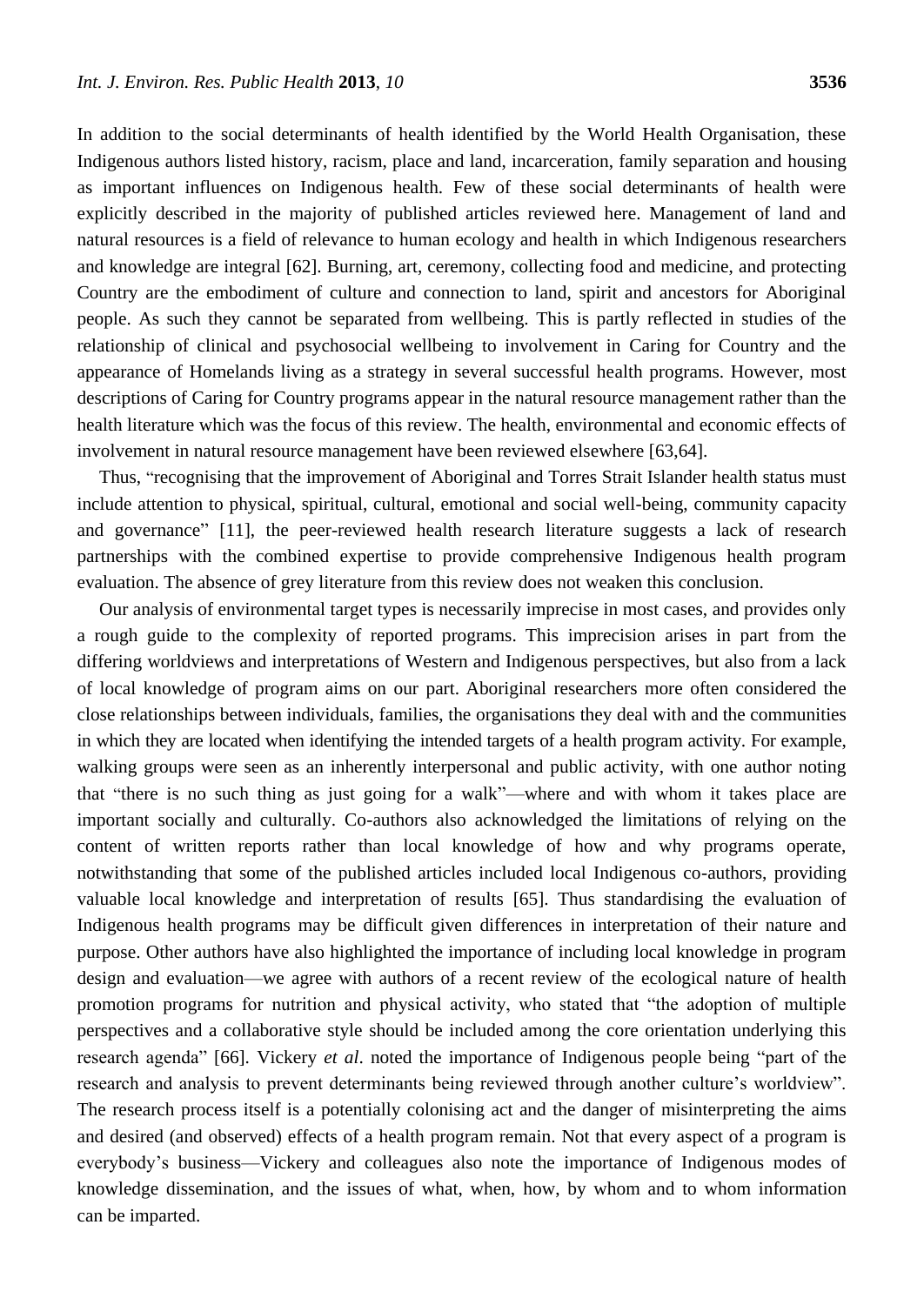The current literature review also identified several papers making recommendations for programs targeting environmental determinants of health. A need to focus on the supply and demand side of healthy food and nutrition was identified by several authors who have suggested economic interventions by including greater taxation on energy-dense, nutrient-poor food, subsidisation for healthy food, improved freight and improved remote housing infrastructure for storage and preparation of food [67,68]. An ecological approach to health promotion associated with poor hygiene and burden of infection amongst children recommended: community housing construction, repair and maintenance programs; environmental health programs including garbage collection and disposal; animal control; and maintenance of public places/sewage treatment [69].

## **5. Conclusions**

Although the health research literature is somewhat limited regarding programs that targeted environmental influences on Indigenous health, examples emerged of complex, multi-level programs targeting several determinants of health. In interpreting the nature of the programs reviewed here, we were limited to the information included in published articles, which in turn is limited by the knowledge of the authors about how and why programs were implemented at a local level, the editorial policies of the publishing journals, and the parameters of what is considered valid "evidence" by the mainstream research community. Some articles included community-based and Indigenous researchers as authors, increasing the likelihood of an accurate description of the aims and targets of local interventions. The authors of this review included Aboriginal people and others of European background, and interpretation of the published information by these groups diverged in some instances—this is not unexpected given diverse worldviews and understandings of the purpose of health programs. We suggest that the design and evaluation of health programs requires a wider breadth of expertise, including local Indigenous knowledge, than is generally evident in the health research literature to date.

#### **Acknowledgments**

Leah Johnston, Joyce Doyle, Sharon Atkinson-Briggs, Bradley Firebrace, Rachel Reilly and Kevin Rowley were supported by grants from the NHMRC (#1049086, #631947, #508958), and from the Lowitja Institute, incorporating the Cooperative Research Centre for Aboriginal and Torres Strait Islander Health, a collaborative partnership partly funded by the CRC Program of the Commonwealth Department of Innovation, Industry, Science and Research. Margaret Cargo was supported by an Australian Research Council Future Fellowship.

# **Conflict of Interest**

The authors declare no conflict of interest.

### **References**

1. Rayner, G. Conventional and ecological public health. *Public Health* **2009**, *123*, 587–591.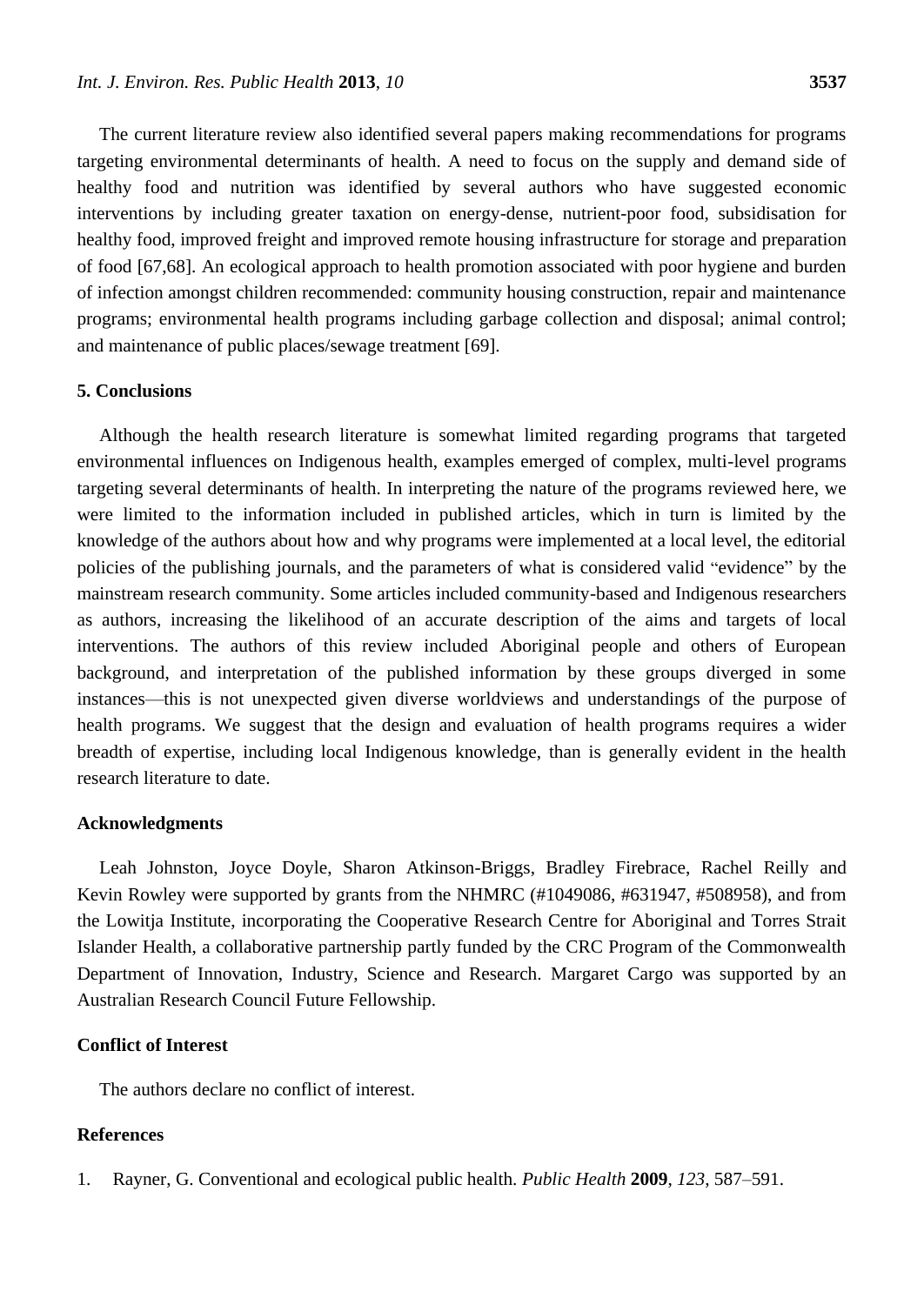- 2. Panter-Brick, C.; Clarke, S.E.; Lomas, H.; Pinder, M.; Lindsay, S.W. Culturally compelling strategies for behaviour change: A social ecology model and case study in malaria prevention. *Soc. Sci. Med.* **2006**, *62*, 2810–2825.
- 3. Richard, L.; Potvin, L.; Kishchuk, N.; Prlic, H.; Green, L.W. Assessment of the integration of the ecological approach in health promotion programs. *Am. J. Health Promot.* **1996**, *10*, 318–328.
- 4. Trickett, E.J.; Mitchell, R.E. An ecological metaphor for research and intervention in community psychology. In *Community psychology: Theoretical and Empirical Approaches*, 2nd ed.; Gibbs, M.S., Lachenmeyer, J.R., Sigal, J., Eds.; Wiley: New York, NY, USA, 1993.
- 5. Kok, G.; Gottlieb, N.H.; Commers, M.; Smerecnik, C. The ecological approach in health promotion programs: A decade later. *Am. J. Health Promot.* **2008**, *22*, 437–442.
- 6. Miller, J.G. *Living Systems*; McGraw Hill: New York, NY, USA, 1978.
- 7. National Aboriginal Health Strategy Working Party. *A National Aboriginal Health Strategy: Report of the National Health Strategy Working Party*; Commonwealth Department of Aboriginal Affairs: Canberra, ACT, Australia, 1989.
- 8. Marmot, M. Social determinants and the health of Indigenous Australians. *Med. J. Aust.* **2011**, *194*, 512–513.
- 9. Department of Health. *The Health and Wellbeing of Aboriginal Victorians: Victorian Population Health Survey 2008 Supplementary Report*; Department of Health: Melbourne, VIC, Australia, 2011.
- 10. Steering Committee for the Review of Government Service Provision. *Overcoming Indigenous Disadvanatge: Key Indicators*; Productivity Commission: Canberra, ACT, Australia, 2011.
- 11. *National Strategic Framework for Aboriginal and Torres Strait Islander Health: Framework for Action by Governments*; National Aboriginal and Torres Strait Islander Health Council: Canberra, ACT, Australia, 2003.
- 12. Calma, T.; Dick, D. *Social Determinants and The Health of Indigenous Peoples in Australia A Human Rights Based Approach.* Aboriginal and Torres Strait Islander Social Justice Commissioner: Adelaide, SA, Australia, 2007.
- 13. Calma, T. A human rights based approach to social and emotional wellbeing. *Australas. Psychiatr.* **2009**, *17*, 15–19.
- 14. National Health and Medical Research Council. Criteria for Health and Medical Research of Indigenous Australians. Available online: http://www.nhmrc.gov.au/\_files\_nhmrc/ file/grants/indighth.pdf (accessed 17 July 2013).
- 15. Cook, K.E. Using critical ethnography to explore issues in health promotion. *Qual. Health Res.*  **2005**, *15*, 129–138.
- 16. Cargo, M.; Marks, E.; Brimblecombe, J.; Scarlett, M.; Maypilama, E.; Dhurrkay, J.G.; Daniel, M. Integrating an ecological approach into an Aboriginal community-based chronic disease prevention program: A longitudinal process evaluation. *BMC Public Health* **2011**, *11*, 299–307.
- 17. Richard, L.; Gauvin, L.; Potvin, L.; Denis, J.L.; Kishchuk, N. Making youth tobacco control programs more ecological: Organizational and professional profiles. *Am. J. Health Promot.* **2002**, *16*, 267–279.
- 18. Levesque, L.; Guilbault, G.; Delormier, T.; Potvin, L. Unpacking the black box: A deconstruction of the programming approach and physical activity interventions implemented in the Kahnawake schools diabetes prevention project. *Health Promot. Pract.* **2005**, *6*, 64–71.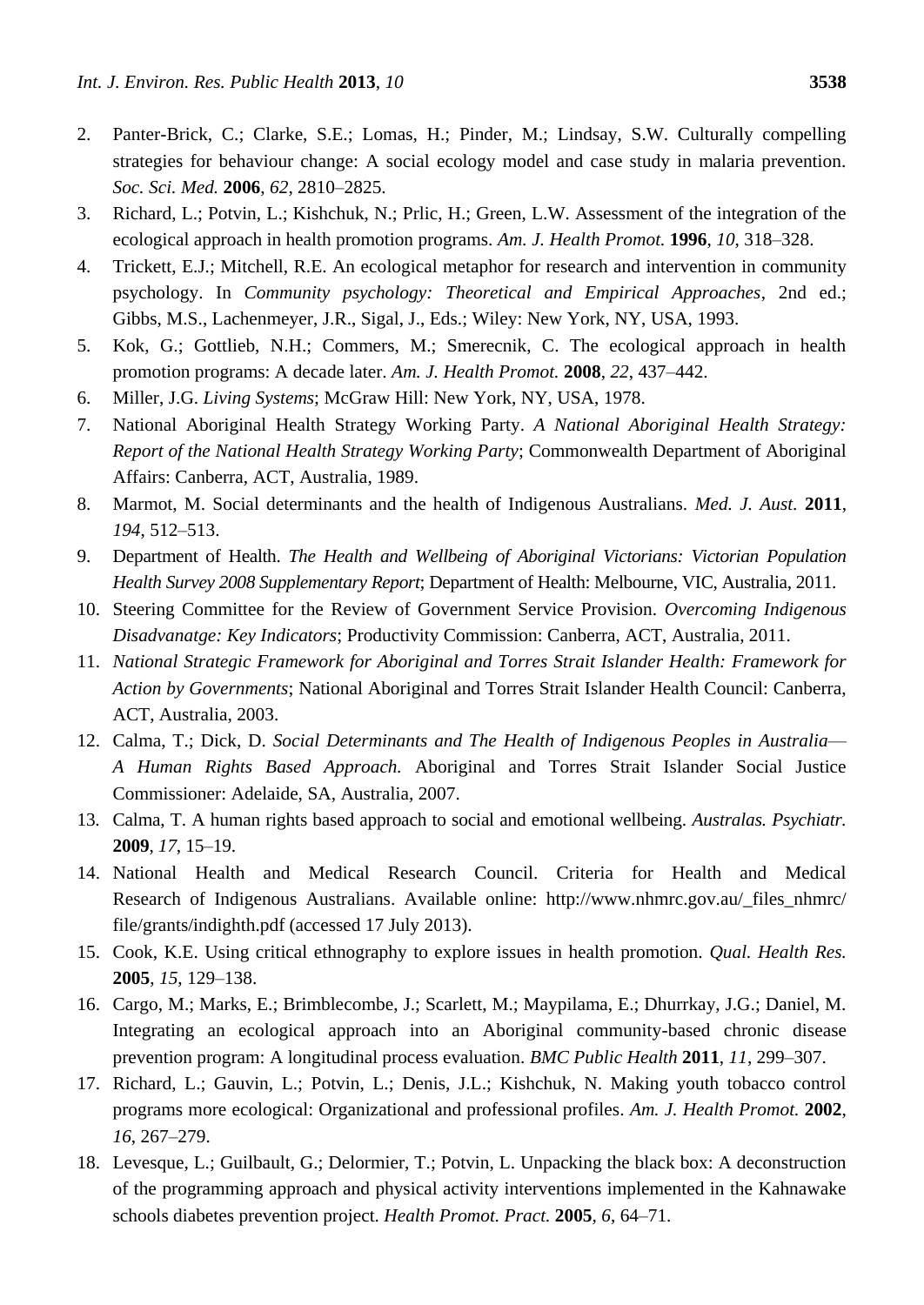- 19. Nichols, F. Aboriginal recommendations for substance use program evaluation. *Aborig. Isl. Health Work. J.* **2010**, *34*, 17–19.
- 20. Rigney, L.I. Internationalization of an Indigenous anticolonial cultural critique of research methodologies: A guide to indigenist research methodology and its principles. *Wicazo Sa Rev.* **1997**, *14*, 109–121.
- 21. O'Dea, K. Marked improvement in carbohydrate and lipid metabolism in diabetic Australian Aborigines after temporary reversion to traditional lifestyle. *Diabetes* **1984**, *33*, 596–603.
- 22. Lee, A.J.; Bonson, A.P.; Yarmirr, D.; O'Dea, K.; Mathews, J.D. Sustainability of a successful health and nutrition program in a remote Aboriginal community. *Med. J. Aust.* **1995**, *162*, 632–635.
- 23. Lee, A.J.; Bailey, A.P.; Yarmirr, D.; O'Dea, K.; Mathews, J.D. Survival tucker: Improved diet and health indicators in an Aboriginal community. *Aust. J. Public Health* **1994**, *18*, 277–285.
- 24. Burns, C.B.; Currie, B.J.; Clough, A.B.; Wuridjal, R. Evaluation of strategies used by a remote Aboriginal community to eliminate petrol sniffing. *Med. J. Aust.* **1995**, *163*, 82–86.
- 25. Douglas, M. Restriction of the hours of sale of alcohol in a small community: A beneficial impact. *Aust. NZ J. Public Health* **1998**, *22*, 714–719.
- 26. Rowley, K.G.; Daniel, M.; Skinner, K.; Skinner, M.; White, G.A.; O'Dea, K. Effectiveness of a community-directed "healthy lifestyle" program in a remote Australian Aboriginal community. *Aust. NZ J. Public Health* **2000**, *24*, 136–144.
- 27. Rowley, K.G.; Su, Q.; Cincotta, M.; Skinner, M.; Skinner, K.; Pindan, B.; White, G.A.; O'Dea, K. Improvements in circulating cholesterol, antioxidants, and homocysteine after dietary intervention in an Australian Aboriginal community. *Am. J. Clin Nutr.* **2001**, *74*, 442–448.
- 28. McDermott, R.; Rowley, K.G.; Lee, A.J.; Knight, S.; O'Dea, K. Increase in prevalence of obesity and diabetes and decrease in plasma cholesterol in a central Australian Aboriginal community. *Med. J. Aust.* **2000**, *172*, 480–484.
- 29. Anda, M.; Mathew, K.; Ho, G. Evapotranspiration for domestic wastewater reuse in remote Indigenous communities of Australia. *Water Sci.Technol.* **2001**, *44*, 1–10.
- 30. MacLean, S.J.; D'Abbs, P.H. Petrol sniffing in Aboriginal communities: A review of interventions. *Drug Alcohol Rev.* **2002**, *21*, 65–72.
- 31. Lehmann, D.; Tennant, M.T.; Silva, D.T.; McAullay, D.; Lannigan, F.; Coates, H.; Stanley, F.J. Benefits of swimming pools in two remote Aboriginal communities in Western Australia: Intervention study. *BMJ* **2003**, *327*, 415–419.
- 32. Silva, D.T.; Lehmann, D.; Tennant, M.T.; Jacoby, P.; Wright, H.; Stanley, F.J. Effect of swimming pools on antibiotic use and clinic attendance for infections in two Aboriginal communities in Western Australia. *Med. J. Aust.* **2008**, *188*, 594–598.
- 33. Bailie, R.; Si, D.; Dowden, M.; O'Donoghue, L.; Connors, C.; Robinson, G.; Cunningham, J.; Weeramanthri, T. Improving organisational systems for diabetes care in Australian Indigenous communities. *BMC Health Serv. Res.* **2007**, *7*, 67–78.
- 34. Bailie, R.S.; Si, D.; Robinson, G.W.; Togni, S.J.; D'Abbs, P.H. A multifaceted health-service intervention in remote Aboriginal communities: 3-year follow-up of the impact on diabetes care. *Med. J. Aust.* **2004**, *181*, 195–200.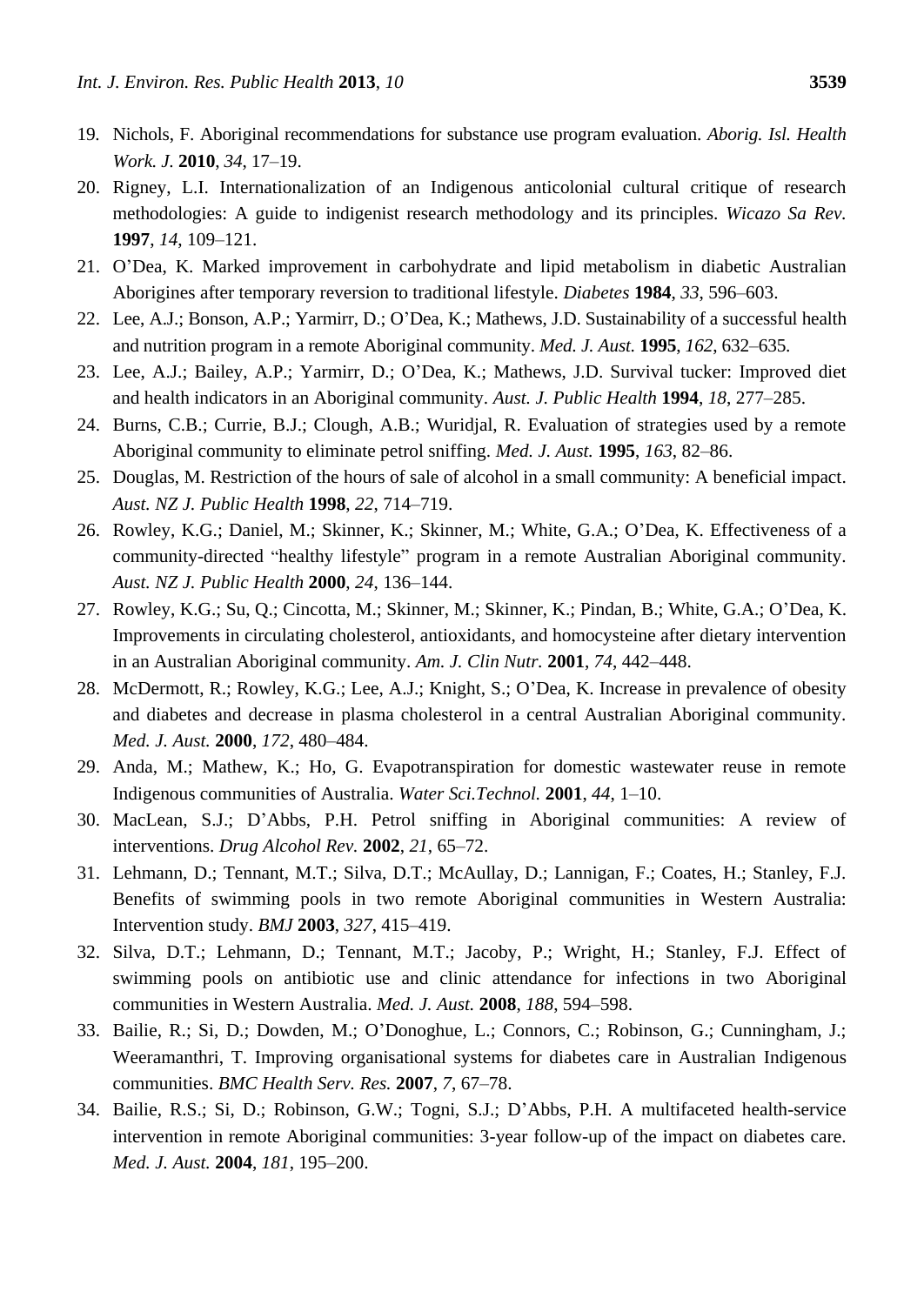- 35. Si, D.; Bailie, R.S.; Dowden, M.; O'Donoghue, L.; Connors, C.; Robinson, G.W.; Cunningham, J.; Condon, J.R.; Weeramanthri, T.S. Delivery of preventive health services to Indigenous adults: Response to a systems-oriented primary care quality improvement intervention. *Med. J. Aust.* **2007**, *187*, 453–457.
- 36. Ivers, R.G.; Castro, A.; Parfitt, D.; Bailie, R.S.; D'Abbs, P.H.; Richmond, R.L. Evaluation of a multi-component community tobacco intervention in three remote Australian Aboriginal communities. *Aust. NZ J. Public Health* **2006**, *30*, 132–136.
- 37. Preuss, K.; Brown, J.N. Stopping petrol sniffing in remote Aboriginal Australia: Key elements of the Mt Theo program. *Drug Alcohol Rev.* **2006**, *25*, 189–193.
- 38. Hogan, E.; Boffa, J.; Rosewarne, C.; Bell, S.; Chee, D.A. What price do we pay to prevent alcohol-related harms in Aboriginal communities? The Alice Springs trial of liquor licensing restrictions. *Drug Alcohol Rev.* **2006**, *25*, 207–212.
- 39. Torzillo, P.J.; Pholeros, P.; Rainow, S.; Barker, G.; Sowerbutts, T.; Short, T.; Irvine, A. The state of health hardware in Aboriginal communities in rural and remote Australia. *Aust. NZ J. Public Health*  **2008**, *32*, 7–11.
- 40. Burgess, C.P.; Berry, H.L.; Gunthorpe, W.; Bailie, R.S. Development and preliminary validation of the "Caring for Country" questionnaire: Measurement of an Indigenous Australian health determinant. *Int. J. Equity Health* **2008**, *7*, 26–39.
- 41. Rowley, K.G.; O'Dea, K.; Anderson, I.; McDermott, R.; Saraswati, K.; Tilmouth, R.; Roberts, I.; Fitz, J.; Wang, Z.; Jenkins, A.; *et al*. Lower than expected morbidity and mortality for an Australian Aboriginal population: 10-year follow-up in a decentralised community. *Med. J. Aust.* **2008**, *188*, 283–287.
- 42. Anderson, H.; Kowal, E. Culture, history, and health in an Australian Aboriginal community: The case of Utopia. *Med. Anthr.* **2012**, *31*, 438–457.
- 43. Brimblecombe, J.K.; McDonnell, J.; Barnes, A.; Dhurrkay, J.G.; Thomas, D.P.; Bailie, R.S. Impact of income management on store sales in the Northern Territory. *Med. J. Aust.* **2010**, *192*, 549–554.
- 44. Reilly, R.E.; Cincotta, M.; Doyle, J.; Firebrace, B.R.; Cargo, M.; van den Tol, G.; Morgan-Bulled, D.; Rowley, K.G. A pilot study of Aboriginal health promotion from an ecological perspective. *BMC Public Health* **2011**, *11*, 749–757.
- 45. Margolis, S.A.; Ypinazar, V.A.; Muller, R.; Clough, A. Increasing alcohol restrictions and rates of serious injury in four remote Australian Indigenous communities. *Med. J. Aust.* **2011**, *194*, 503–506.
- 46. Bailie, R.S.; McDonald, E.L.; Stevens, M.; Guthridge, S.; Brewster, D.R. Evaluation of an Australian Indigenous housing programme: Community level impact on crowding, infrastructure function and hygiene. *J. Epidemiol. Community Health* **2011**, *65*, 432–437.
- 47. Walsh, F.; Douglas, J. No bush foods without people: The essential human dimension to the sustainability of trade in native plant products from desert Australia. *Rangel. J.* **2011**, *33*, 395–416.
- 48. Weston, N.; Bramley, C.; Bar-Lev, J.; Guyula, M.; O'Ryan, S. Arafura three: Aboriginal ranger groups protecting and managing an internationally significant swamp. *Ecol. Manag. Restor.* **2012**, *13*, 84–88.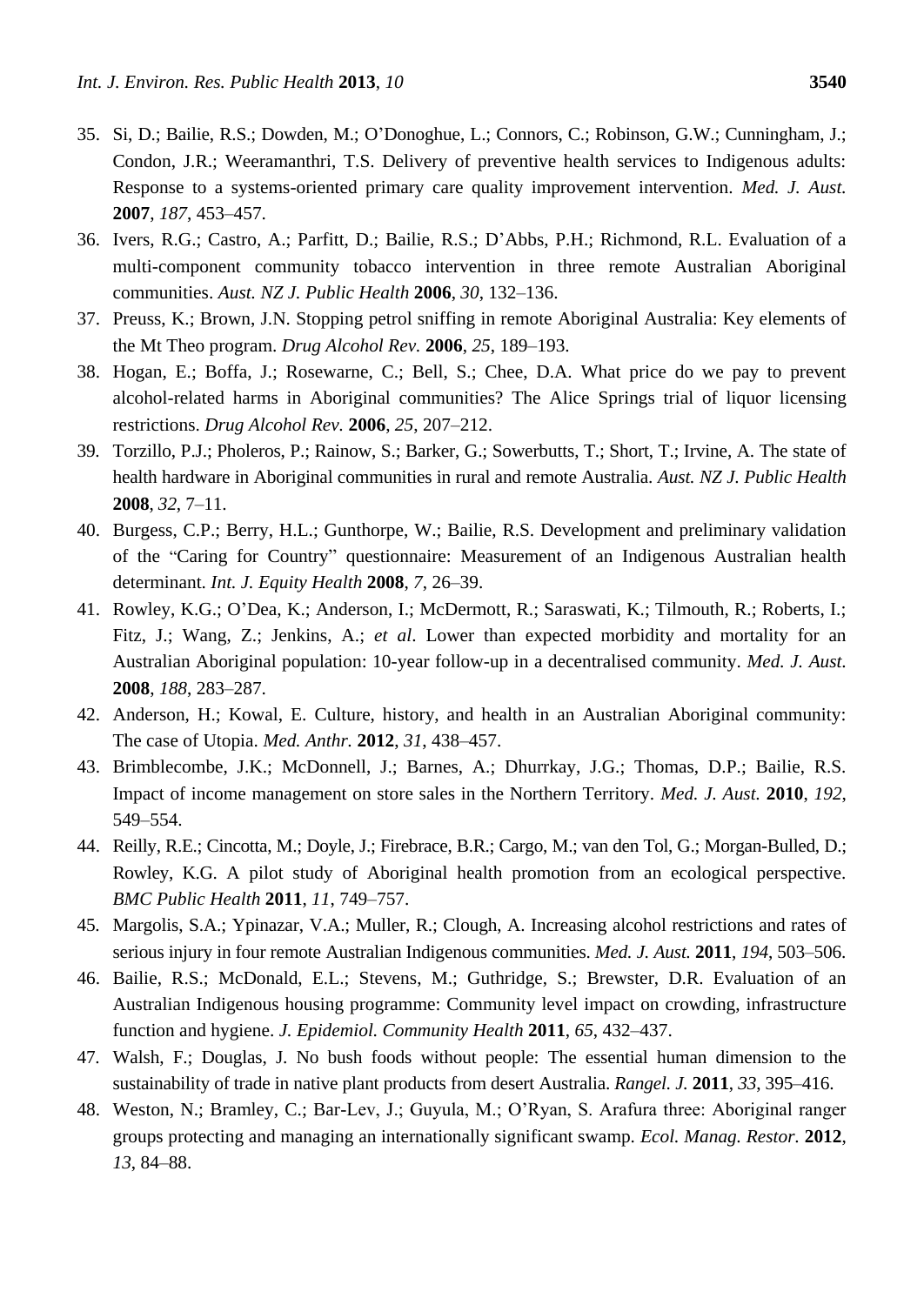- 49. Moorcroft, H.; Ignjic, E.; Cowell, S.; Goonack, J.; Mangolomara, S.; Oobagooma, J.; Karadada, R.; Williams, D.; Waina, N. Conservation planning in a crosscultural context: The Wunambal Gaambera healthy Country project in the Kimberley, Western Australia. *Ecol. Manag. Restor.*  **2012**, *13*, 16–25.
- 50. Rowley, K.G.; Lee, A.J.; Yarmirr, D.; O'Dea, K. Homocysteine concentrations lowered following dietary intervention in an Aboriginal community. *Asia Pac. J. Clin. Nutr.* **2003**, *12*, 92–95.
- 51. Yu, P.; Duncan, M.; Gray, B. *Review of The NTER Review Board*; Commowealth of Australia: Canberra, ACT, Australia, 2008.
- 52. Royal Lifesaving Society—Australia Royal Lifesaving in Indigenous Communities. Available online: http://www.royallifesaving.com.au/www/html/516-indigenous-programs.asp (accessed on 5 April 2013).
- 53. D'Abbs, P.H.; MacLean, S.J.; Cooperative Research Centre for Aboriginal and Tropical Health (Australia). *Petrol Sniffing in Aboriginal Communities: A Review of Interventions*; Cooperative Research Centre for Aboriginal and Tropical Health: Darwin, NT, Australia, 2000; p. 98.
- 54. Burgess, C.P.; Johnston, F.H.; Berry, H.L.; McDonnell, J.; Yibarbuk, D.; Gunabarra, C.; Mileran, A.; Bailie, R.S. Healthy country, healthy people: The relationship between Indigenous health status and "Caring for Country". *Med. J. Aust.* **2009**, *190*, 567–572.
- 55. Department of Sustainability, Environment, Water, Population and Communities, Indigenous Protected Areas. Available online: http://www.environment.gov.au/indigenous/ipa/index.html (accessed on 17 July 2013).
- 56. McDermott, R.; O'Dea, K.; Rowley, K.; Knight, S.; Burgess, P. Beneficial impact of the homelands movement on health outcomes in Central Australian Aborigines. *Aust. NZ J. Public Health* **1998**, *22*, 653–658.
- 57. Langton, M. Urbanizing Aborigines, the social scientists' great deception. *Soc. Altern.* **1981**, *2*, 16–22.
- 58. Brough, M. Healthy imaginations: A social history of the epidemiology of Aboriginal and Torres Strait Islander health. *Med. Anthropol.* **2001**, *20*, 65–90.
- 59. Reilly, R.; Doyle, J.; Bretherton, D.; Rowley, K. Identifying psychosocial mediators of health amongst Indigenous Australians for the Heart Health Project. *Ethn. Health* **2008**, *13*, 351–373.
- 60. Thompson, S.; Gifford, S.; Thorpe, L. The social and cultural context of risk and prevention: Food and physical activity in an urban Aboriginal community. *Health Educ. Behav.* **2000**, *27*, 725–743.
- 61. Vickery, J.; Faulkhead, S.; Adams, K.; Clarke, A. Indigenous insights into oral history, social determinants and decolonisation. In *Beyond Bandaids: Exploring the Underlying Social Determinants of Aboriginal Health*; Anderson, I., Baum, F., Bentley, M., Eds.; Co-Operative Research Centre for Aboriginal Health: Darwin, NT, Australia, 2007; Chapter 2, pp. 19–36.
- 62. Prober, S.M.; O'Connor, M.; Walsh, F. Australian Aboriginal peoples' seasonal knowledge: A potential basis for shared understanding in environmental management. *Ecol. Soc.* **2011**, *16*, 12–23.
- 63. Burgess, C.P.; Johnston, F.H.; Bowman, D.M.; Whitehead, P.J. Healthy country: Healthy people? Exploring the health benefits of Indigenous natural resource management. *Aust. NZ J. Public Health*  **2005**, *29*, 117–122.